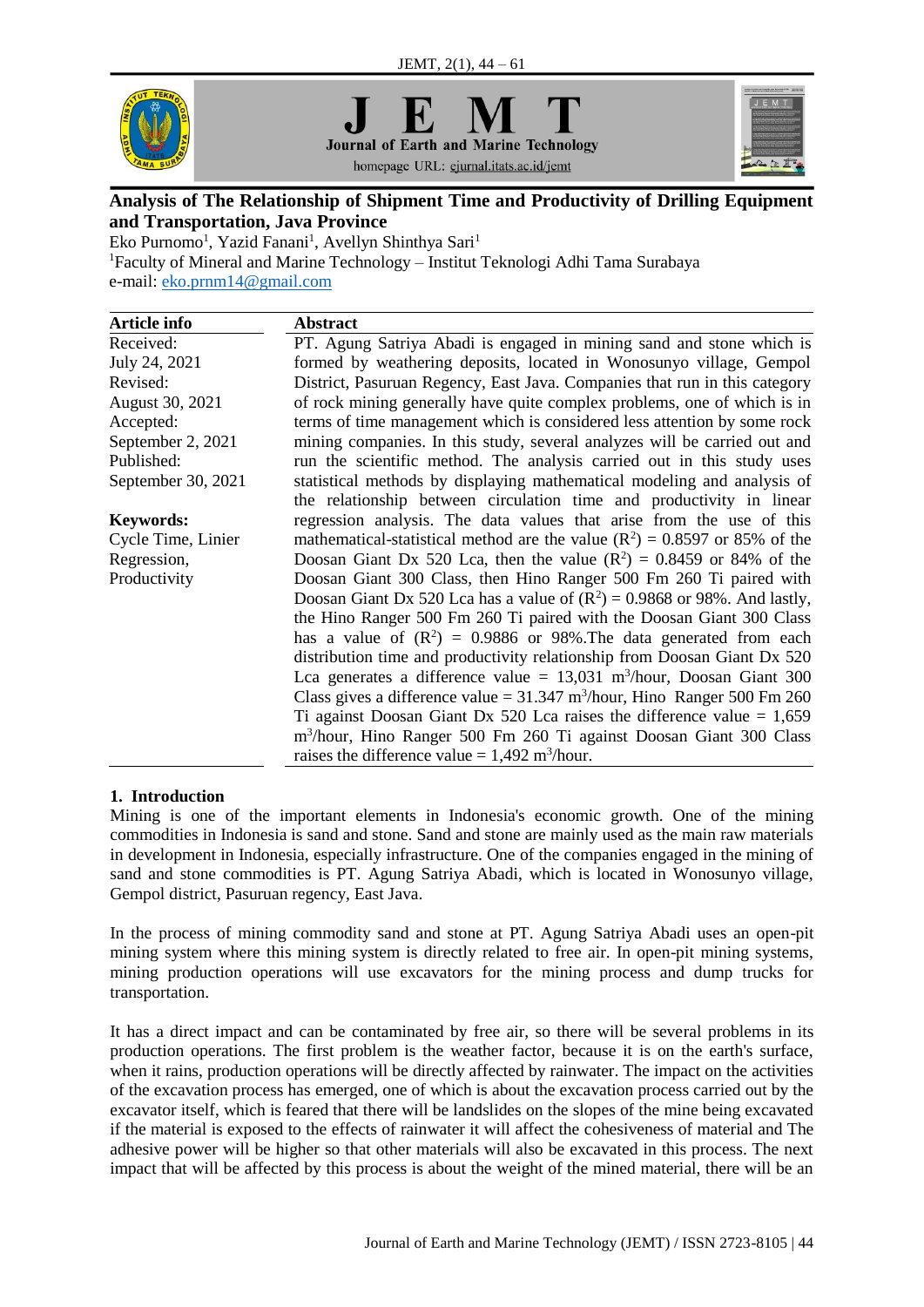increase in the weight of the material from rainwater, another problem with dump trucks is almost the same as excavator digging tools, but will increase again, such as wear and tear by asphalt or the transport vehicle itself, besides that the rimpul factor can also affect the process of this obstacle. Furthermore, in the stage of the influencing factor, namely from the type of material with consideration of the hardness of the material, it is clear that it will greatly hinder the excavation process from the excavator, the longer this process will be, the potential for problems with delays in dump trucks waiting for the material loading process to arise. And this third obstacle factor is about the combination of digging and loading equipment with transportation equipment, the factors are starting from the number of units of the two which are not right or right then followed by the capacity between the two mechanical tools which are indeed less matched on both.

The above factors will directly affect the circulation time where this will affect the amount of productivity that can be achieved either by conveyance or by digging and loading equipment, the longer or the greater the value of the circulation time, the lower the amount of productivity that can be achieved. Based on this, it is necessary to analyze the relationship between circulation time and productivity of the digging and loading equipment. The analysis used is a mathematical model with a linear regression basis, the value of circulation time will be used as the dependent variable (x) and the value of productivity will be used as the value of the independent variable (y). the results of the study can show how much production value will be achieved from the digging and loading equipment for each change in the value of the circulation time based on the mathematical model obtained.

## **2. Methodology**

This research method is taken from directly observed data and data that is already available from the company or other agencies. The data that has been obtained will later be processed in such a way by using a formula that is following the theory and will later be combined with field data to obtain analysis results and solutions to problems in the field. The stages of this research method include:

## a. Study of Literature

A literature study was carried out to get an overview of the preparation and as complete data to make references in the data processing. Sources of data that will be processed will come from company data and data from library results both from campus and from outside such as the internet and libraries. The following is part of the literature used in this research, sourced from the manufacture of excavator and dump truck specifications, the RBI Map for the Pasuruan Regency area of 1: 25,000, the book "Pemindahan Tanah Mekanis" by Ir. Yanto Indonesianto, M. Sc.

#### b. Field Observation

Retrieval of the required data is carried out directly or indirectly and is obtained from the actual conditions at the mining site. So get accurate data to be used as a basic benchmark by researchers.

c. Data Collection

- Primary Data: Cycle time of excavator and Cycle time of dump truck, work cycle, mechanical equipment resistance, number of rainy days, topographic map, map of mining business permit (IUP).
- Secondary Data: Coordinates of mining business permits (IUP), rainfall data, excavator specification data, dump truck specification data.

#### d. Data Processing Stage

Data processing is carried out using several calculations and depictions, then presented in the form of tables, graphs, or a series of calculations after a certain process.

#### e. Conclusion

This stage is carried out to obtain a temporary conclusion, which will then be processed further towards the discussion section. The conclusion will be obtained after the correlation.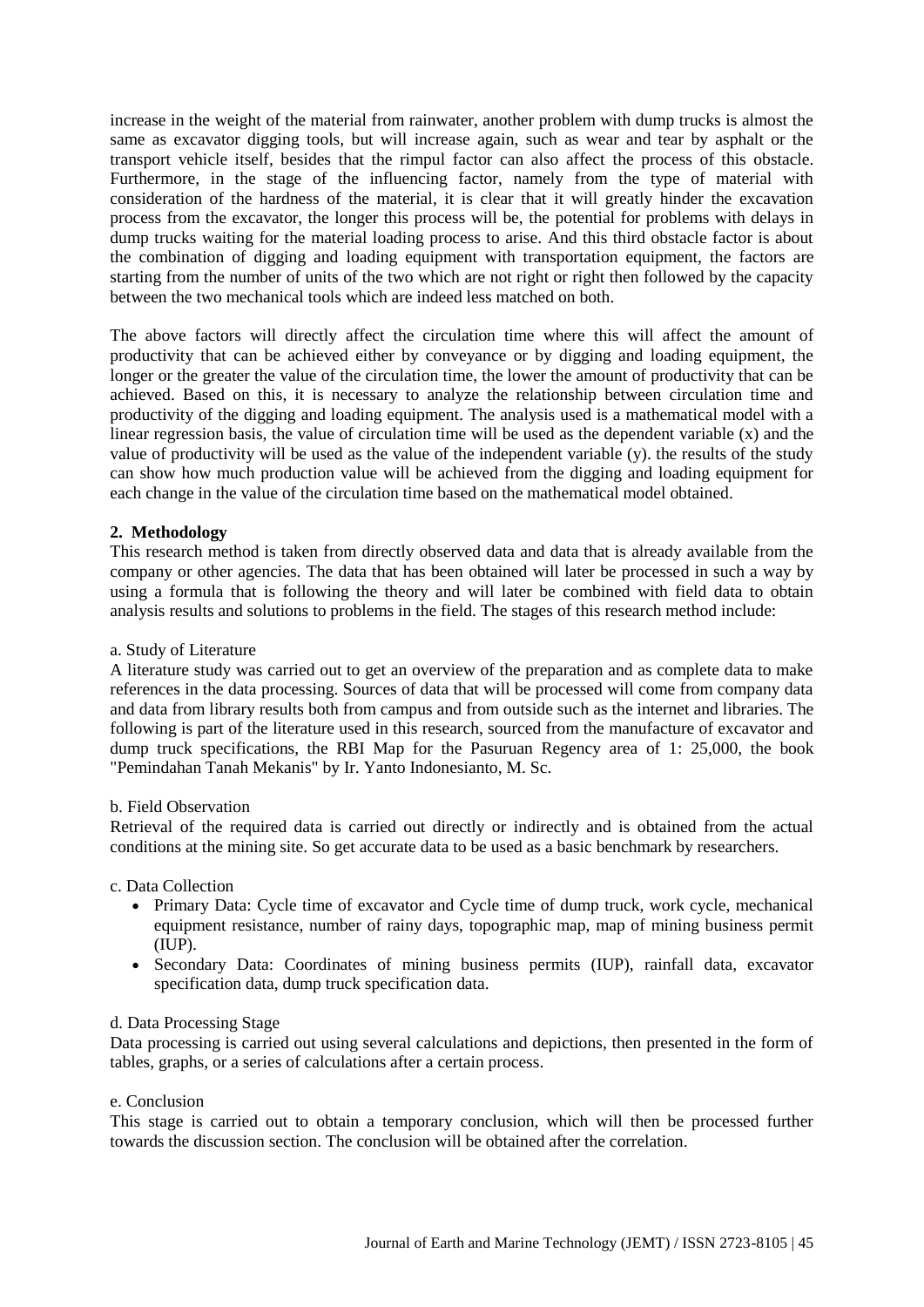### *2.1 Method of Collecting Data*

At the initial stage, namely conducting field observations regarding the types of tools, the number of tools used, and the obstacles to mining activities. Data collection activities were carried out in November-December 2020, the data collected became primary data and secondary data. Primary data taken include excavator cycle time and dump truck cycle time, work cycle, excavator and dump truck compatibility values, and digging and loading equipment needs and transportation equipment, as well as actual data on loading and unloading equipment and transportation equipment taken by direct observation. in field activities and by following the tools during mining operations. While the secondary data includes the coordinates of the mining business permit (IUP), rainfall data, excavator specification data, dump truck specification data.

#### *2.2 Data Analysis Method*

This stage of data analysis, it will be focused on linear regression research of any relationship between excavators and dump trucks. However, there are also supporting components as written in the primary data obtained during field observations. By performing a linear regression analysis, it will be known the magnitude of the effect generated from each mechanical device. The data that has been analyzed can be used by the company to improve the performance of each mechanical device that can be influenced by any inhibiting factors found in the field.

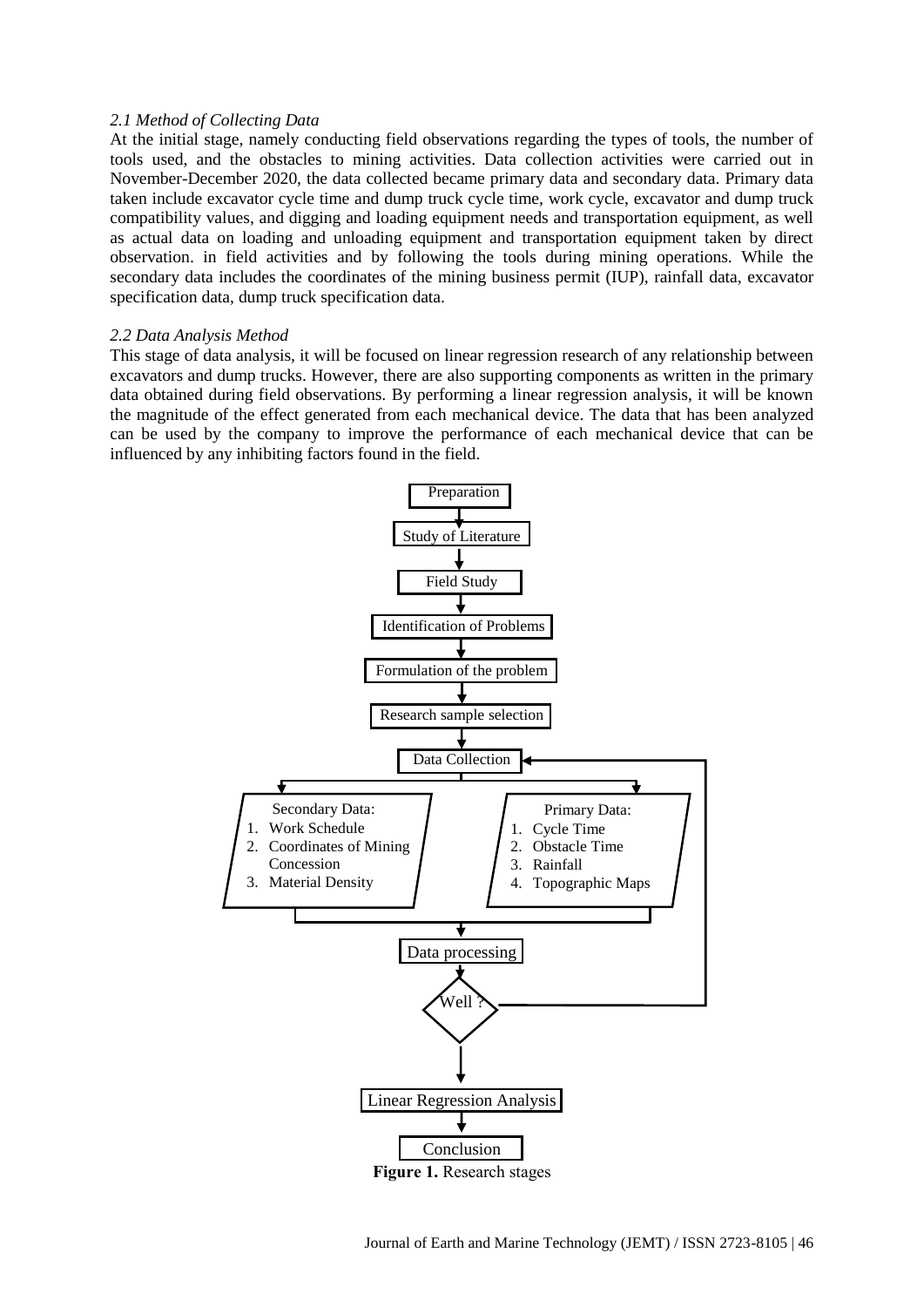*2.3 Cycle Time*

Is the time used by a mechanical device to perform one cycle of activities. The length of the cycle time of mechanical devices will differ from one material to another. This depends on the type of tool and the type and nature of the material being handled

a. Cycle Time Excavator

It is the sum of load digging time, charged swing time, load shedding time, and empty swing time. The formula for calculating the excavator cycle time is as follows:

 $CTM = A + B + C + D$  (1) Description:

- $CTm = Cycle time$  excavator
	- $A = Digging$  $B =$  Swing Filled
	-
	- $C =$ Dumping
	- $D =$  Empty Swing

### b. Cycle Time Dump Truck

It is the sum of positioning time, loading time, hauling time, positioning time for shedding, shedding time, and empty return time to the mining site. The formula for calculating the dump truck cycle time is as follows:  $CTa = A + B + C + D + E + F$  (2)

Description:

 $CTa = Cycle$  time dump truck

- $A =$ Maneuver 1
- $B =$ Loading
- $C =$ Hauling
- $D =$ Maneuver 2
- $E =$ Dumping
- $F =$  Return Travel Time

#### *2.4 Work Effectiveness*

This is a factor that shows the condition of a mechanical device in the work by paying attention to every process in this mining, things that are usually considered include the time that is hindered by technical and non-technical obstacles, there are parameters of effectiveness in the use of these tools. mechanical, which includes:

a. Mechanical Availability

Is a factor that shows the willingness of the tool to do the job by taking into account the time lost due to machine repairs. The calculation formula is as follows:<br> $W_{\text{c}}$ 

$$
MA = \frac{Working \; hours}{(Working \; Hours + Repair \; Hours)} \; x \; 100\%
$$

Description:

 $MA = Mechanical$  Availability

 $W = Working$  Hours

 $R =$  Repair Hours

b. Physical Availability

Is a record of the operational availability of the tools used or factors that indicate the willingness of a tool to do work by eliminating lost time due to various factors. The calculation formula is as follows:<br>(*Working Hours* + *Standby Hours*)  $BA =$  $\overline{1000}$ 

$$
FA = \frac{Working \, Hours + Repair \, Hours + Standby \, Hours}{Working \, Hours}
$$

(4)

(3)

Description:

PA= Phisical Availability W = Working Hours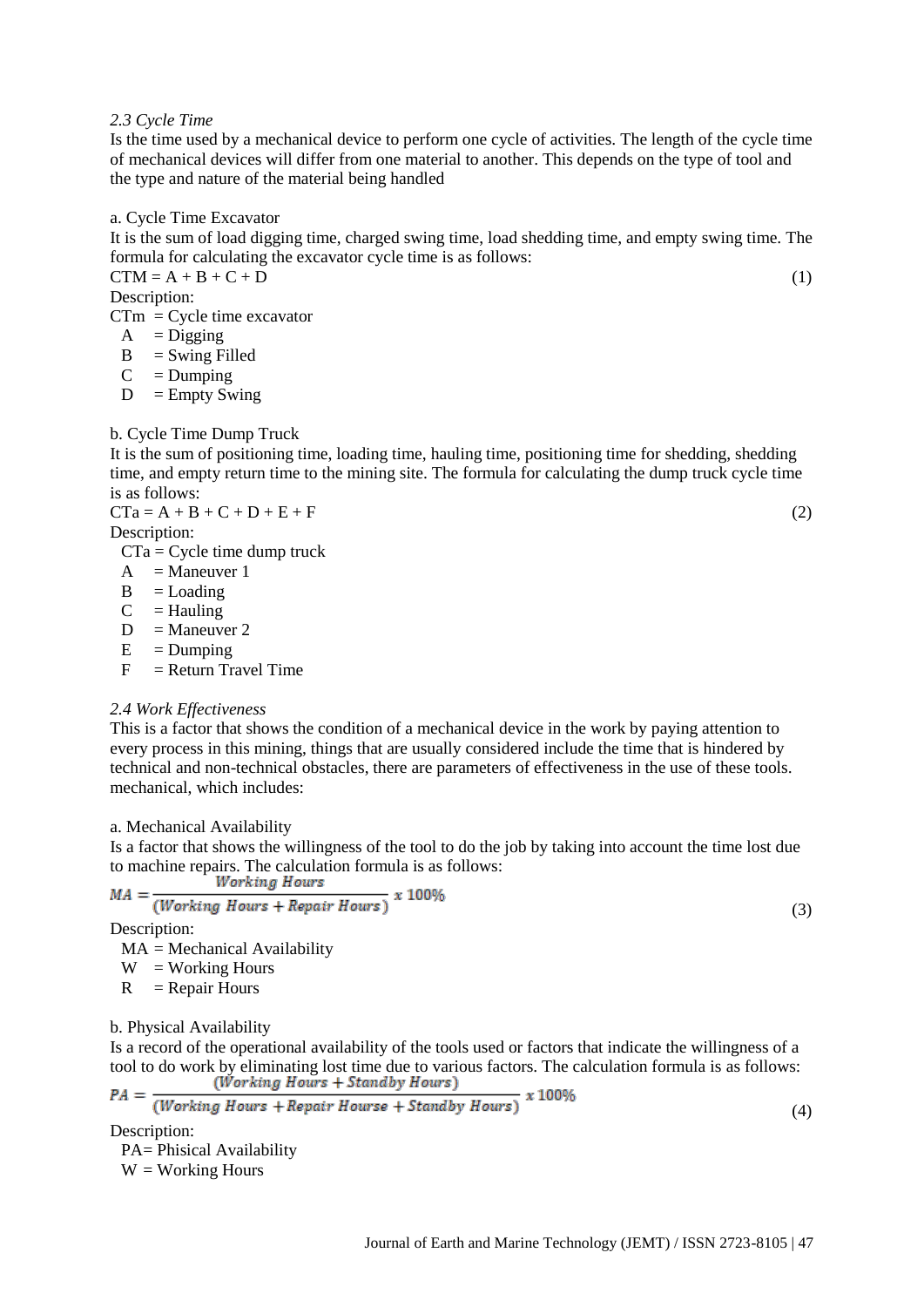$R$  = Repair Hours

 $S =$ The tool clock is not used and the tool is not damaged. (Stanby Hours)

#### c. Use Availability

A factor that shows the working efficiency of the tool during the available working time where the condition of the tool is not damaged. This is intended to find out how effectively the tool that is not damaged is used and a measure of how well the equipment is managed. a Low percentage indicates that the operation of the tool is not optimal. The calculation formula is as follows:

$$
UA = \frac{Working \ Hours}{(Working \ Hours + Standby \ Hours)} \ x \ 100\%
$$
\n
$$
\tag{5}
$$

Description:

 $W = Working$  Hours

 $S =$ The tool clock is not used and the tool is not damaged. (Stanby Hours)

#### d. Effective Utilization

Effective utilization shows what percentage of all available working time can be used for productive work. The calculation formula is as follows:

(6)

(7)

$$
EU = \frac{Working\ Hours}{Working\ Hours + Stamaby\ Hours} \ x \ 100\%
$$

Description:

 $EU = Effective Utilization$ 

 $W = Working Hours$ 

 $R =$  Repair Hours

 $S =$ The tool clock is not used and the tool is not damaged. (Stanby Hours)

#### *2.5 Productivity of Excavator and Dump Truck*

The amount of production can be achieved from several processes and the time difference can affect the theoretical data of target scheduling to the actual data with a correction factor consisting of fill factor, swell factor, and work efficiency.

## a. Productivity of Excavator

Is the ability of a tool to do work in a certain period. The productivity of the digging and loading equipment will be expressed in the form of tonnage/unit of time, which later the value of this productivity will be used as data to determine the suitability of the match factor of both excavators and dump trucks. The following calculation formula for the digging tool can be seen in the worksheet below.

$$
Qm = \frac{3600 \times Cm \times F \times sf \times Eu}{Ct}
$$

Description:

 $Qm$  = Productivity of Excavator (ton/hour)

 $Ct = C$ vcle time Excavator (second)

 $\text{Cm} = \text{Bucker Capacity (m}^3)$ 

 $F =$  Fill Factor  $(\% )$ 

Eu = Effective Utilization  $(\%)$ 

 $Sf = Swell Factor$ 

## b. Productivity of Dump Truck

As with excavators, the productivity of the transportation equipment, namely dump trucks, is calculated from several data grouping results which are then processed to produce a value for the productivity of the tool itself. Productivity of transportation means expressed in tons/hour. The means of transportation can be said to be optimal when capacities of the digging and loading equipment work

Journal of Earth and Marine Technology (JEMT) / ISSN 2723-8105 | 48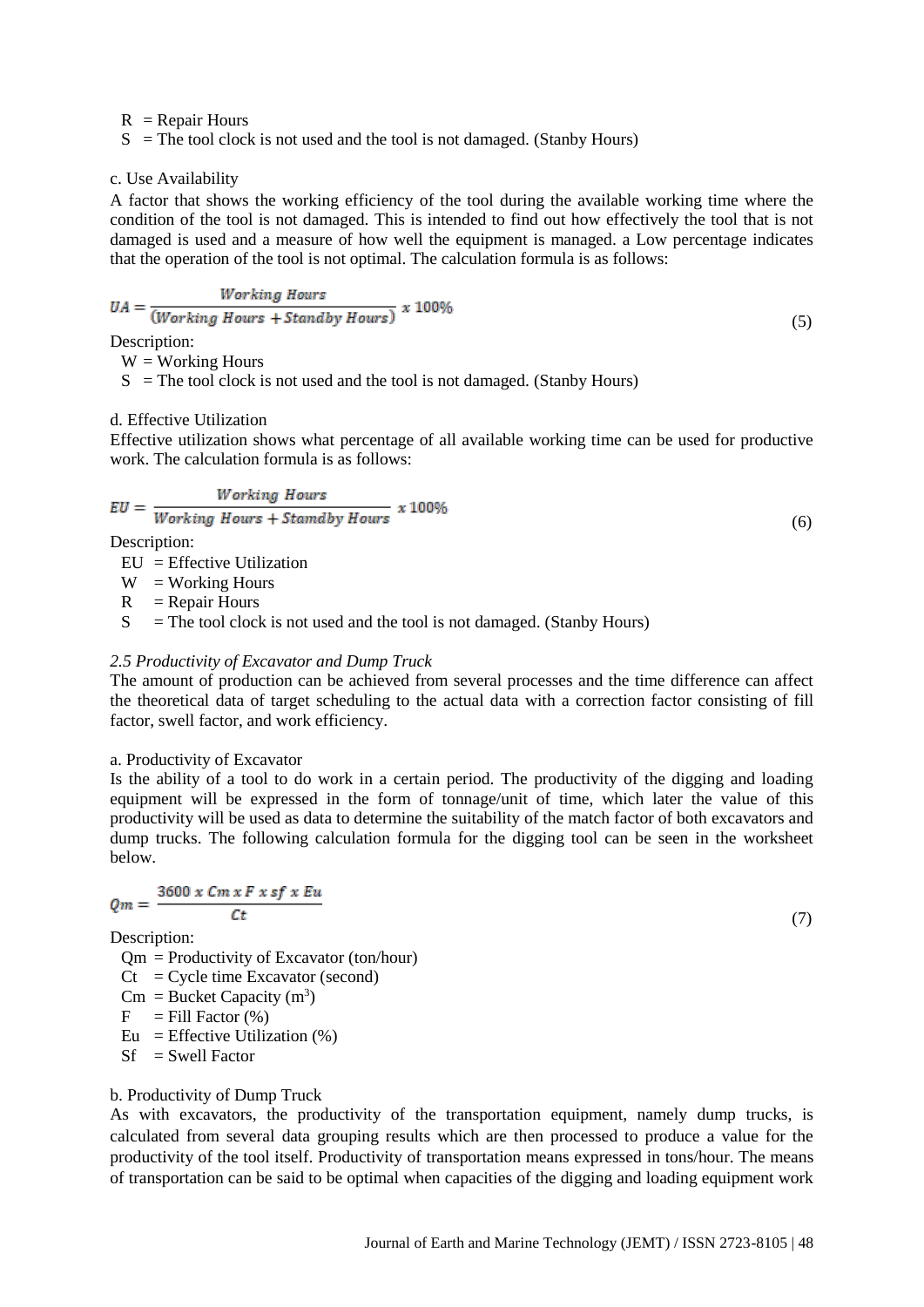together without any obstacles, starting from a good loading time and so on. The following formula for calculating the means of transportation can be seen in the worksheet below.

$$
Qa = \frac{3600 \times Ca \times sf \times Eu}{Ct} \tag{8}
$$

Description:

 $Qa$  = Produktivitas alat angkut (ton/jam)

 $Ct = W$ aktu edar alat angkut (detik)

 $Ca =$ Kapasitas *vessel* (m<sup>3</sup>)

Eu = *Effective Utilization* (%)

 $Sf = Swell Factor (%)$ 

 $=$  n x Cam x F (9)

Description:

 $n =$  number of filling bucket  $Cam = Bucket Capacity(m<sup>3</sup>)$ 

 $F =$  Fill Factor  $(\%)$ 

## 2.6 Match Factor

To assess the compatibility of work, digging and loading equipment is used by using the match factor which is formulated as follows:

$$
MF = \frac{nH \times Lt}{nL \times cH} \times 100\%
$$
\n<sup>(10)</sup>

Description:

- $MF = Tool$  compatibility (match factor)
- $nH =$ Number of conveyances
- Lt  $=$  Time required for loading equipment to fill the conveyance.
- $nL$  = Number of loading tools
- $cH =$ Circular time of transportation means outside the waiting time

The method of evaluating the parameters is as follows;

- a.  $MF < 1$ , it means that the loading equipment is working less than 100%, while the transportation equipment is working 100% so that there is a waiting time for the loading equipment because it is waiting for the transportation equipment that has not arrived.
- b.  $MF = 1$ , which means that the loading and hauling equipment works 100% so that there is no waiting time for the two types of equipment.
- c.  $MF > 1$ , meaning that the loading equipment works 100%, while the transportation equipment works less than 100%, so there is a waiting time for the conveyance.

## *2.7 Linear Regression Method*

In determining the form of a mathematical model to determine the level of fuel consumption, the influencing factors consist of cycle time (Ct) and productivity (Pr).

## a. Mathematical Model

A way to study the relationship between cycle time (CT) is expressed as an independent variable (X) and productivity (PR) is expressed as a fixed variable (Y). Testing is done by trial and error or trial and error. The general form of the mathematical model is expressed in the form of a linear equation:

$$
Y = ax + b
$$
  
\n
$$
Pr = ac + b
$$
  
\nDescription:  
\n
$$
Y = Dependent Variable (productivity = Pr)
$$
  
\n
$$
X = Independent Variable (cycle time = Ct)
$$
  
\n(11)  
\n(12)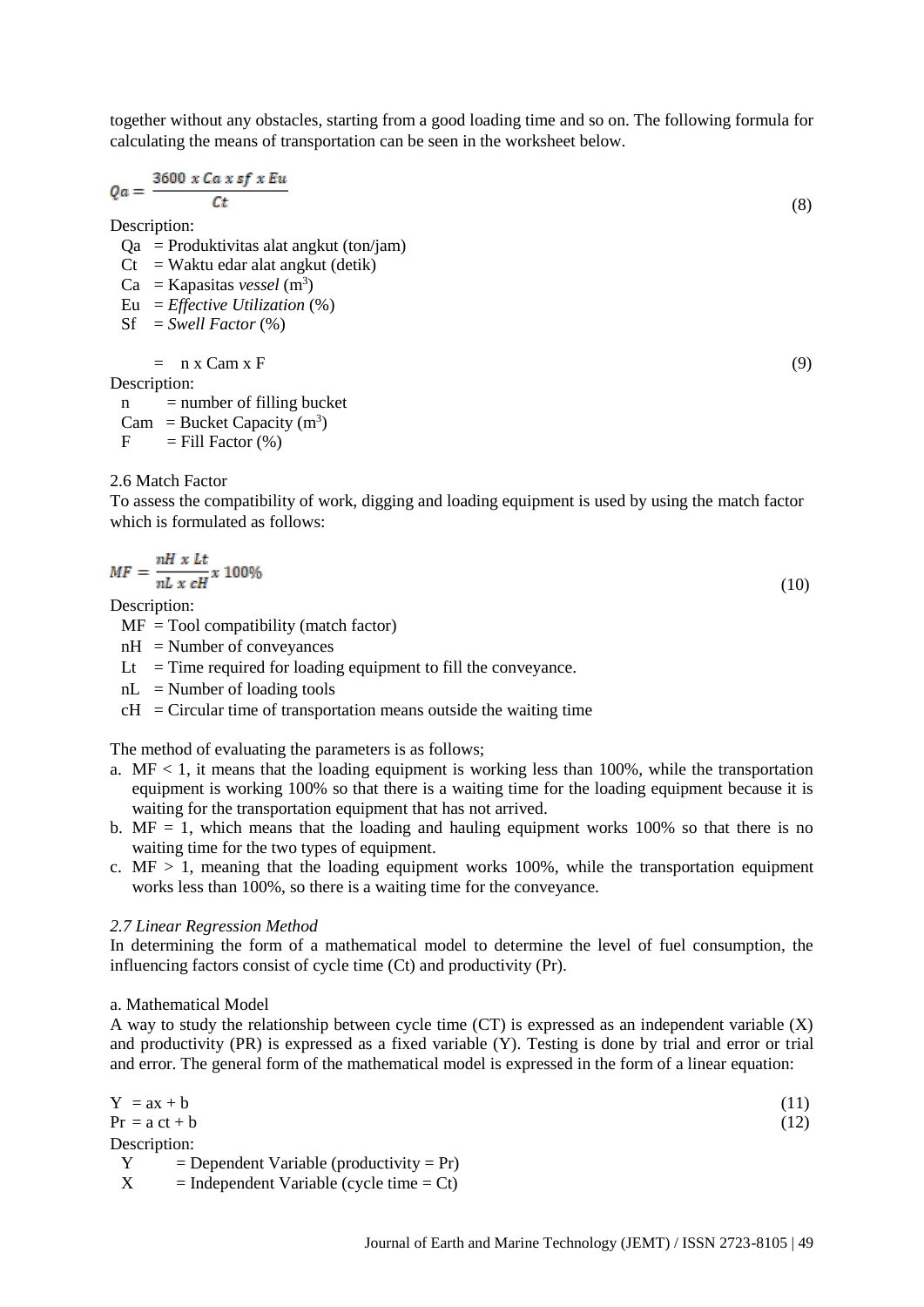#### a and  $b = Regression Constant$

#### b. Linear Regression Analysis

To determine the values of the constants a and b the equation is through the application of linear regression by changing:

$$
\Sigma Y = a\Sigma X + bn
$$
  
\n
$$
\Sigma XY = a\Sigma X^2 + b\Sigma X
$$
  
\nBased on the equation, the values for constants a and b will be obtained as follows:  
\n
$$
a = \frac{(\Sigma Y)(\Sigma X) - n \Sigma XY}{(\Sigma X)^2 - n \Sigma X^2}
$$
  
\nAnd  
\n
$$
b = \frac{(\Sigma Y)(\Sigma(X)^2) - (\Sigma XY)(\Sigma X)}{n \Sigma X^2 - (\Sigma X)^2}
$$
\n(14)

Description:  $n =$  Amount of Data

#### c. Statistic Test

To determine the level of validity of the relationship between the dependent variable (variable Y) and the independent variable (variable X), a statistical test is needed which includes the correlation coefficient (R), the coefficient of determination (F), the standard deviation (SD) and the level of convergence (C). The forms of equations to determine these four variables are as follows:

$$
R = \frac{n \sum XY - (\sum X) (\sum Y)}{\sqrt{\{n \sum X^2 - (\sum X)^2\} \{n \sum Y^2 - (\sum Y)^2\}}}
$$
\n(15)

$$
F = R^2
$$
  

$$
SD = \left| \frac{Y - Y^2}{Y} \right| \times 100\%
$$
 (16)

$$
\begin{array}{c|c}\n & Y & \mid \\
\hline\n\end{array}\n\tag{17}
$$

$$
\mathcal{L} = 100 - SD \tag{18}
$$

The value of the correlation coefficient (R) can be expressed as follows:

- $\cdot$  R = 0, meaning that the dependent variable and the independent variable have no relationship or have no correlation.
- $\bullet$   $R = 1$ , meaning that the dependent variable and the independent variable have a strong and direct relationship or a perfect positive correlation.
- $0 < R < 1$ , meaning that the dependent variable is positively correlated with the independent variable but is also influenced by other factors.
- $\bullet$   $R = -1$ , meaning that the dependent variable has a perfect and indirect strong relationship (perfect negative correlation).
- $-1 < R < 0$ , meaning that the dependent variable is negatively correlated with the independent variable but is also influenced by other factors.

The value of the coefficient of determination (F) is the value of the extent to which the relationship between the dependent variable and the independent variable is. If the value of  $F = 0.90$  means that 90% of the dependent variable is directly related to the independent variable, while the other 10% is influenced by other factors. Standard deviation is the magnitude of the deviation of the results of the mathematical model to the actual value. A mathematical model will have high validity if the SD value is very small. The standard deviation is a measure of the level of convergence (C).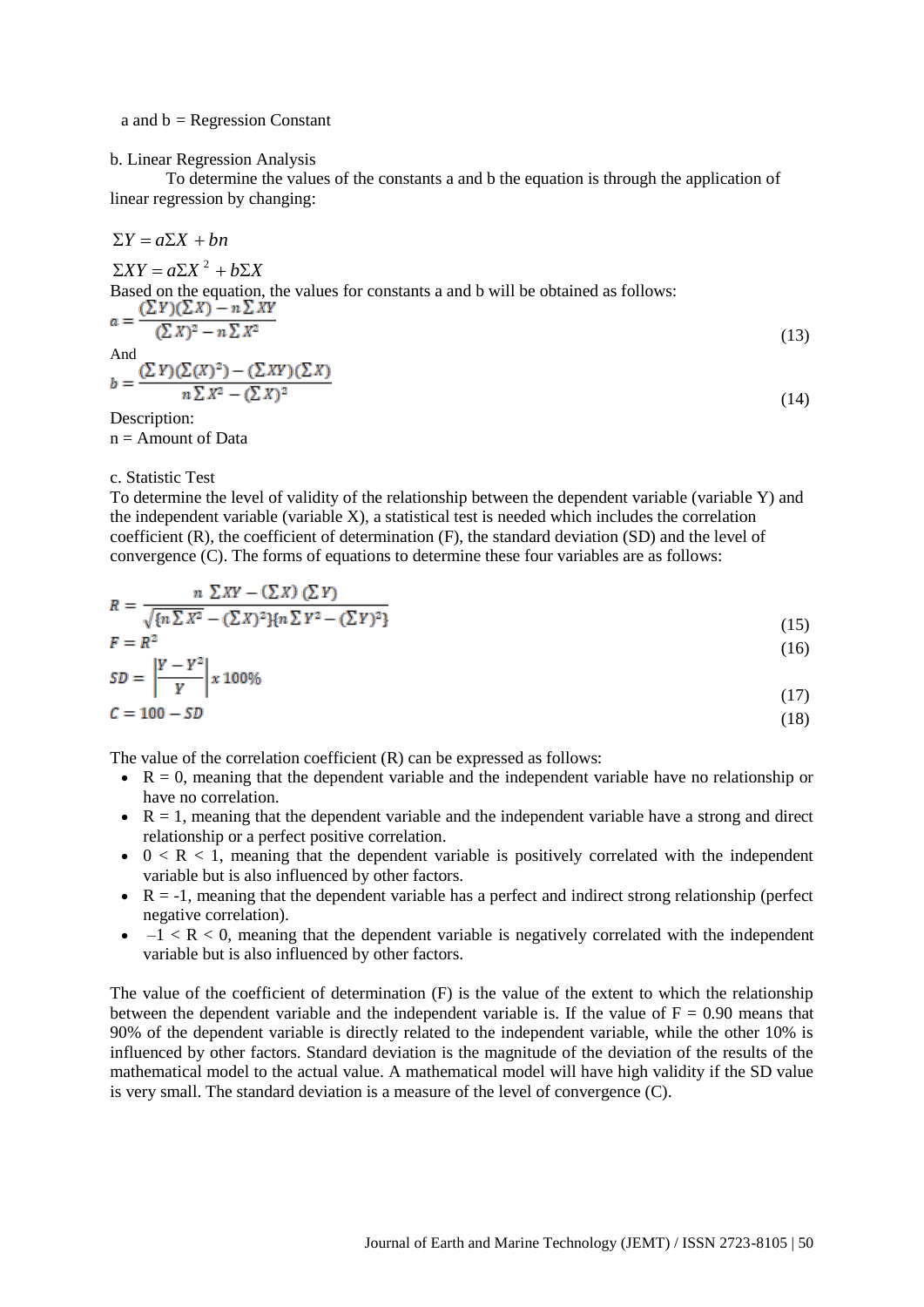## **3. Results**

#### 3.1 Research Result

The following are the results of research conducted by students located at PT. Agung Satriya Abadi, in the results of this study, students got some field data that would be used as a basic reference for research, obtained data in the form of cycle time data for excavation, loading and transportation equipment, company work schedule data, obstacle data, and tool productivity calculation data digging and loading and attached are also the results of the match factor or the compatibility of the digging, loading, and conveying equipment.

## a. Cycle Time Excavator Doosan Giant Dx 520 Lca

To obtain the magnitude of the effect of the circulation time required for the digging tool, it is necessary to first pay attention to the factors and components that cause the production time to be affected. Making the circulation time owned, namely the Doosan Giant Dx  $\overline{5}20$  Lca unit which is arranged in seconds taken from the mean value or average value of each available data, described in the following table.

|                | <b>Table 1.</b> Cycle Time Doosan Giant Dx 520 Lca |                     |                |                    |  |  |  |  |  |
|----------------|----------------------------------------------------|---------------------|----------------|--------------------|--|--|--|--|--|
| <b>Number</b>  | <b>Digging</b>                                     | <b>Swing Filled</b> | <b>Dumping</b> | <b>Empty Swing</b> |  |  |  |  |  |
|                | (second)                                           | (second)            | (second)       | (second)           |  |  |  |  |  |
| $\mathbf{1}$   | 11,36                                              | 5,07                | 2,07           | 4,87               |  |  |  |  |  |
| $\overline{c}$ | 8,02                                               | 4,46                | 2,28           | 5,5                |  |  |  |  |  |
| 3              | 20,52                                              | 5,77                | 1,98           | 4,85               |  |  |  |  |  |
| 4              | 19,84                                              | 4,44                | 4,22           | 4,11               |  |  |  |  |  |
| 5              | 16,36                                              | 6,56                | 2,22           | 5,97               |  |  |  |  |  |
| 6              | 18,09                                              | 4,83                | 2,68           | 9                  |  |  |  |  |  |
| 7              | 10,13                                              | 7,62                | 4,86           | 6,42               |  |  |  |  |  |
| 8              | 7,61                                               | 4,58                | 2,53           | 3,8                |  |  |  |  |  |
| 9              | 7,09                                               | 4,35                | 2,65           | 4,29               |  |  |  |  |  |
| 10             | 25,99                                              | 4,15                | 2,6            | 4,83               |  |  |  |  |  |
| 11             | 40                                                 | 3,72                | 2,61           | 6,48               |  |  |  |  |  |
| 12             | 20,97                                              | 4,07                | 2,71           | 4,59               |  |  |  |  |  |
| 13             | 20,36                                              | 4,05                | 2,83           | 4,42               |  |  |  |  |  |
| 14             | 23,21                                              | 4,32                | 3,15           | 7,04               |  |  |  |  |  |
| 15             | 20,08                                              | 3,79                | 2,45           | 4,62               |  |  |  |  |  |
| 16             | 19,03                                              | 4,6                 | 3,01           | 5,03               |  |  |  |  |  |
| 17             | 17,03                                              | 4,46                | 2,43           | 4,29               |  |  |  |  |  |
| 18             | 20,43                                              | 4,81                | 4,82           | 6,42               |  |  |  |  |  |
| 19             | 120,47                                             | 7,42                | 2,82           | 5,86               |  |  |  |  |  |
| 20             | 3,84                                               | 7,41                | 2,82           | 5,84               |  |  |  |  |  |
| 21             | 3,62                                               | 7,41                | 2,84           | 5,72               |  |  |  |  |  |
| 22             | 3,69                                               | 7,38                | 2,83           | 5,81               |  |  |  |  |  |
| 23             | 4,47                                               | 7,4                 | 2,81           | 5,83               |  |  |  |  |  |
| 24             | 3,78                                               | 7,4                 | 2,75           | 5,79               |  |  |  |  |  |
| 25             | 3,8                                                | 6,89                | 2,89           | 5,21               |  |  |  |  |  |
| Total          | 17,4                                               | 5,95                | 2,85           | 5,69               |  |  |  |  |  |

If the values of  $A + B + C + D$  are added up, it can be concluded that the average cycle time of Doosan Giant Dx 520 Lca is 31.89 seconds/cycle time.

b. Cycle Time Excavator Doosan Giant 300 Class

To obtain the magnitude of the effect of the circulation time required for the digging tool, it is necessary to first pay attention to the factors and components that cause the production time to be affected. Making the circulation time owned, namely the Doosan Giant 300 Class unit which is arranged in seconds taken from the mean value or average value of each available data, described in the following table.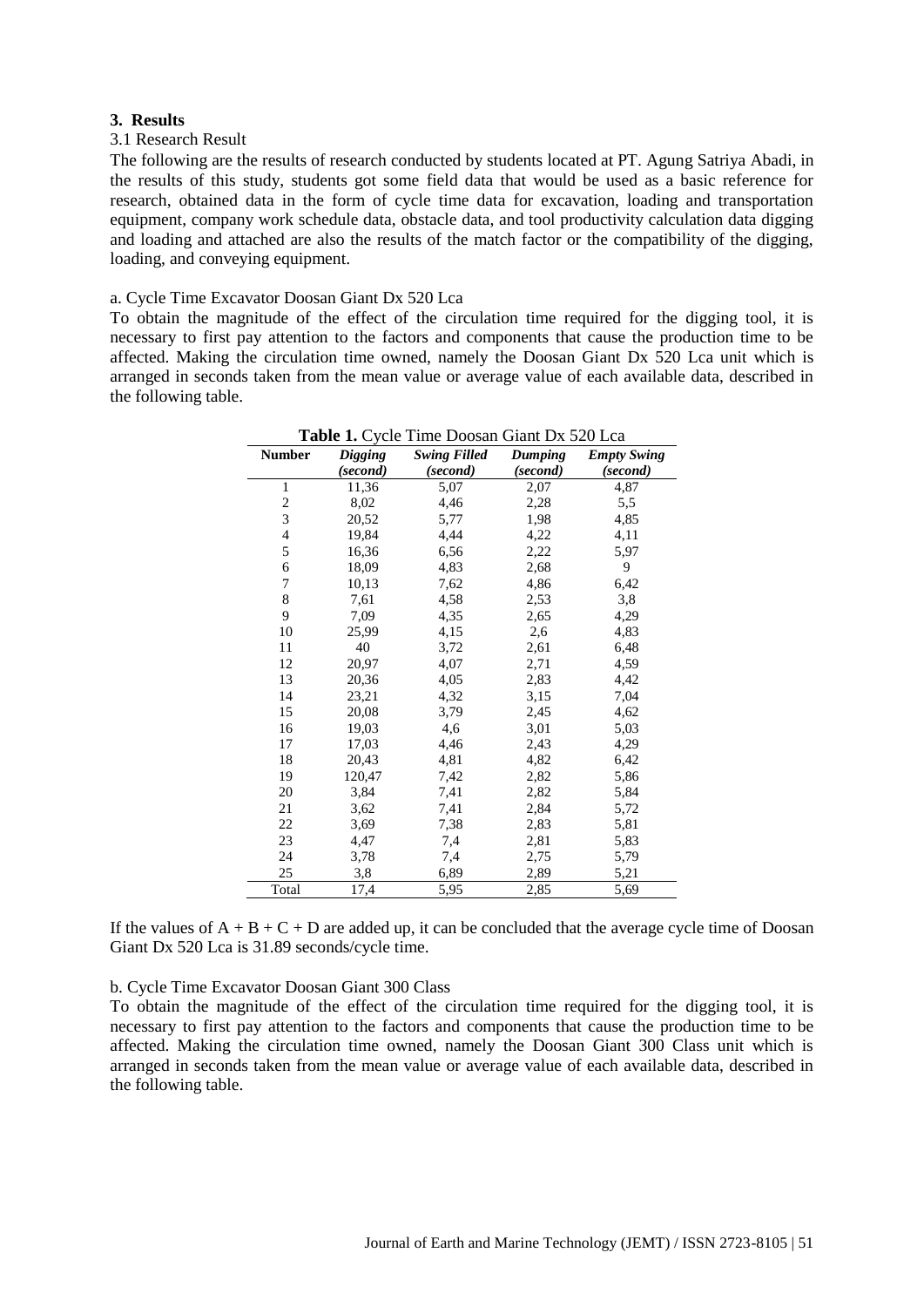| <b>Number</b>  | <b>Digging</b> | <b>Swing Filled</b> | Dumping        | <b>Empty Swing</b> |
|----------------|----------------|---------------------|----------------|--------------------|
|                | (second)       | (second)            | (second)       | (second)           |
| $\,1$          | 2,8            | 4,77                | 2,2            | 3,92               |
| $\overline{c}$ | 10,56          | 5,1                 | 2,02           | 4,15               |
| 3              | 7,02           | 4,21                | 1,48           | 3,85               |
| $\overline{4}$ | 15,44          | 4,5                 | 2,03           | 7,98               |
| 5              | 20,77          | 5,11                | 1,99           | 3,92               |
| 6              | 49,97          | 5,38                | 2,1            | 5,6                |
| $\overline{7}$ | 10,65          | 5,43                | 5,72           | 5,92               |
| $\,$ $\,$      | 6,03           | 5,45                | 2,03           | 4,79               |
| 9              | 13,29          | 5,62                | 2,28           | 2,85               |
| 10             | 17,45          | 5,58                | 5,46           | 3,63               |
| 11             | 14,36          | 5,3                 | 1,47           | 5,81               |
| 12             | 13,67          | 5,35                | 2,27           | 4,35               |
| 13             | 19,38          | 5,58                | 2,1            | 4,02               |
| 14             | 5,77           | 6,41                | $\overline{c}$ | 4,57               |
| 15             | 5,78           | 5,59                | 1,93           | 4,13               |
| 16             | 22,69          | 5,41                | 2,02           | 4,07               |
| 17             | 13,21          | 4,95                | 2,32           | 10,63              |
| 18             | 17,16          | 5,19                | 3,55           | 20,59              |
| 19             | 10,65          | 5,43                | 5,72           | 5,92               |
| 20             | 6,03           | 5,45                | 2,03           | 4,79               |
| 21             | 13,29          | 5,62                | 2,28           | 2,85               |
| 22             | 5,52           | 2,09                | 4,89           | 6,16               |
| 23             | 3,63           | 8,88                | 6,37           | 5,27               |
| 24             | 3,97           | 4,78                | 4,77           | 2,72               |
| 25             | 3,3            | 4,78                | 4,29           | 2,78               |
| 26             | 5,09           | 5,64                | 4,66           | 3,21               |
| 27             | 4,06           | 5,95                | 6,44           | 2,21               |
| 28             | 5,85           | 6,29                | 5,16           | 2,6                |
| 29             | 5,47           | 5,22                | 4,76           | 2,85               |
| 30             | 4,93           | 4,69                | 5,73           | 3,4                |
| 31             | 8,38           | 4,13                | 5,1            | 2,73               |
| 32             | 4,31           | 2,84                | 4,91           | 3,64               |
| 33             | 5,98           | 6,05                | 5,15           | 4,12               |
| 34             | 5,52           | 8,88                | 4,77           | 2,78               |
| 35             | 3,63           | 4,87                | 4,29           | 3,21               |
| 36             | 3,97           | 4,78                | 4,66           | 2,21               |
| 37             | 3,3            | 5,64                | 6,44           | 2,6                |
| 38             | 5,09           | 5,95                | 5,16           | 2,85               |
| 39             | 4,06           | 6,29                | 4,76           | 3,4                |
| 40             | 5,85           | 5,22                | 5,73           | 2,73               |
| 41             | 5,47           | 4,69                | 5,1            | 3,64               |
| 42             | 4,93           | 4,13                | 4,91           | 4,12               |
| Total          | 10,66          | 5,76                | 4,1            | 4,9                |

**Table 2.** Cycle Time Doosan Giant 300 Class

*(Source: Research Data, 2020)*

If the values of  $A + B + C + D$  are added up, it can be concluded that the average cycle time of Doosan Giant 300 Class is 25,42 seconds/cycle time.

c. Cycle Time Hino Ranger 500 Fm 260 Ti to Doosan Giant Dx 520 Lca The Hino Ranger 500 Fm 260 Ti type, along with the circulation time of the Doosan Giant Dx 520 Lca excavator, are arranged in minutes as described in the table below.

| <b>Table 3.</b> Cycle Time Hino Ranger 500 Fm 260 Ti to Doosan Giant Dx 520 Lca |  |
|---------------------------------------------------------------------------------|--|
|                                                                                 |  |

| <b>Number</b> | Manuver 1<br>(minute) | Loading<br>(minute) | <b>Hauling</b><br>( <i>minute</i> ) | <b>Manuver 2</b><br>(minute) | Dumping<br>( <i>minute</i> ) | <b>Return Time</b><br>( <i>minute</i> ) |
|---------------|-----------------------|---------------------|-------------------------------------|------------------------------|------------------------------|-----------------------------------------|
|               | 0.3                   | 9.46                | 25.34                               | 0.29                         | 1.63                         | 20.02                                   |
|               | 0.28                  | 10,02               | 24.23                               | 0.32                         | 1,83                         | 19,23                                   |
| 3             | 0.29                  | 10.01               | 28.53                               | 0.23                         | 2.03                         | 23,21                                   |
| 4             | 0.3                   | 9.34                | 22.55                               | 0.32                         | 1,94                         | 21,09                                   |
|               | 0.31                  | 9.47                | 23.43                               | 0.39                         | 2.19                         | 18,27                                   |
| 6             | 0.33                  | 9,3                 | 25.39                               | 0.29                         | 2.02                         | 20.33                                   |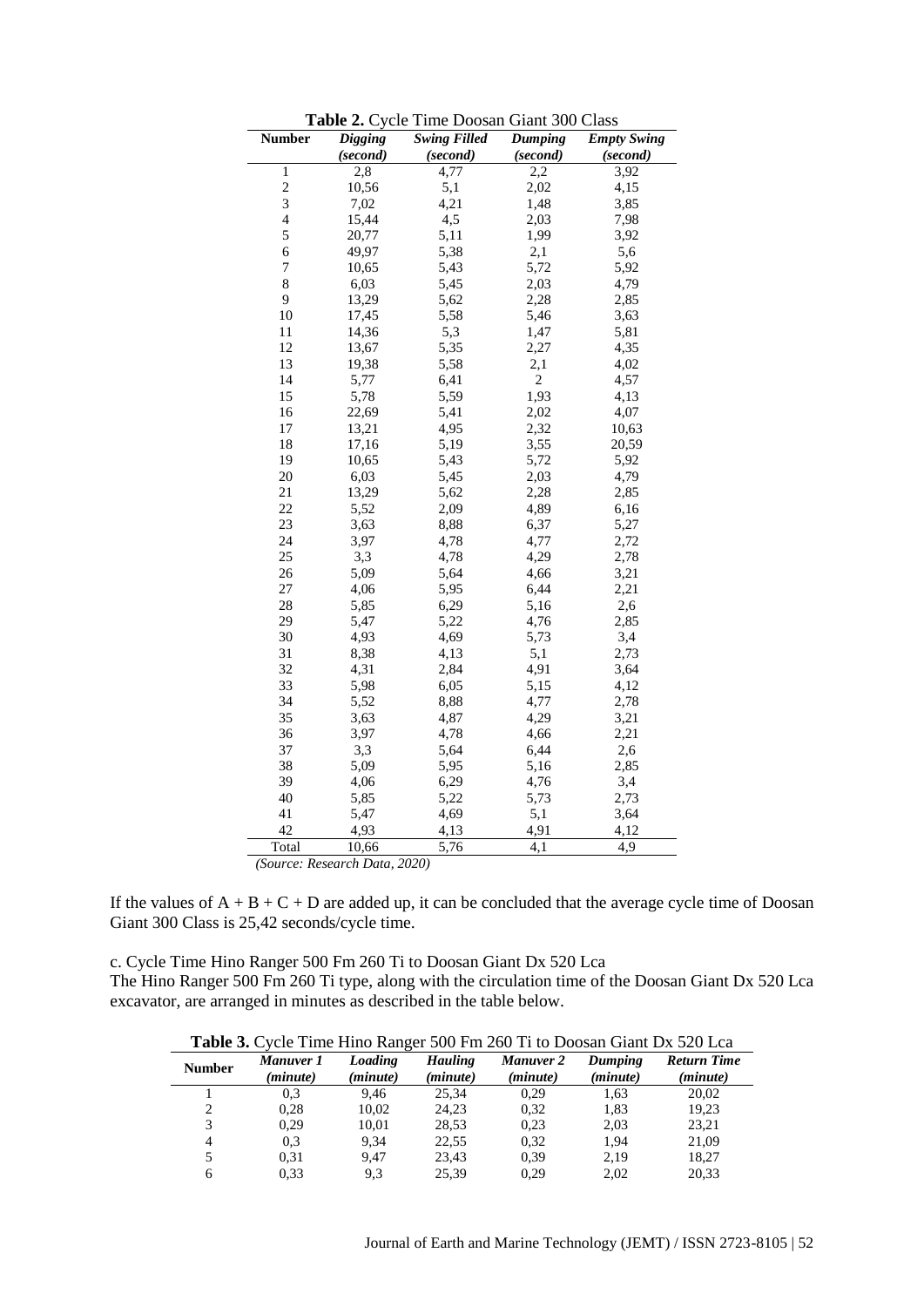| 7      | 0,29 | 9,32  | 23,23           | 0,43 | 2,32           | 18,34 |
|--------|------|-------|-----------------|------|----------------|-------|
| 8      | 0,3  | 9,24  | 19,55           | 0,41 | 1,56           | 20,03 |
| 9      | 0,28 | 9,41  | 21,42           | 0,38 | 2,03           | 18,24 |
| 10     | 0,27 | 9,28  | 22,51           | 0,33 | 2,32           | 19,85 |
| 11     | 0,3  | 9,45  | 24,17           | 0,36 | 2              | 20,01 |
| 12     | 0,29 | 10,2  | 27,09           | 0,42 | 2,04           | 19,05 |
| 13     | 0,29 | 10,14 | 26,49           | 0,37 | 1,98           | 20,26 |
| 14     | 0,29 | 9,51  | 26,53           | 0,35 | 2,37           | 18,88 |
| 15     | 0,28 | 9,48  | 27,33           | 0,37 | 2,1            | 20,32 |
| 16     | 0,29 | 9,32  | 24,45           | 0,33 | 2,22           | 19,03 |
| 17     | 0,26 | 9,31  | 25,09           | 0,31 | 1,9            | 20,1  |
| 18     | 0,28 | 9,52  | 26,49           | 0,3  | 1,87           | 19,1  |
| 19     | 0,29 | 10,19 | 25,34           | 0,34 | 1,76           | 20,62 |
| 20     | 0,31 | 9,48  | 27,06           | 0,32 | 1,83           | 21,04 |
| 21     | 0,29 | 9,6   | 28,49           | 0,32 | 1,8            | 18,43 |
| 22     | 0,27 | 9,51  | 25,18           | 0,31 | 2,32           | 19,53 |
| 23     | 0,29 | 10,03 | 26,04           | 0,32 | 1,57           | 20,35 |
| 24     | 0,32 | 9,21  | 28,45           | 0,28 | $\overline{c}$ | 19,56 |
| 25     | 0,25 | 9,32  | 25,24           | 0,28 | 2,31           | 22,74 |
| 26     | 0,26 | 10,03 | 23,14           | 0,24 | 2,02           | 21,87 |
| $27\,$ | 0,37 | 9,46  | 21,44           | 0,31 | 1,94           | 18,08 |
| 28     | 0,25 | 9,15  | 24,18           | 0,34 | 2,32           | 20,33 |
| 29     | 0,29 | 9,45  | 27,19           | 0,32 | 1,91           | 20,42 |
| 30     | 0,28 | 9,59  | 24,43           | 0,32 | 1,87           | 21,67 |
| 31     | 0,3  | 9,46  | 25,34           | 0,29 | 1,63           | 20,02 |
| 32     | 0,28 | 10,02 | 24,23           | 0,32 | 1,83           | 19,23 |
| 33     | 0,29 | 10,01 | 28,53           | 0,23 | 2,03           | 23,21 |
| 34     | 0,3  | 9,34  | 22,55           | 0,32 | 1,94           | 21,09 |
| 35     | 0,31 | 9,47  | 23,43           | 0,39 | 2,19           | 18,27 |
| 36     | 0,33 | 9,3   | 25,39           | 0,29 | 2,02           | 20,33 |
| 37     | 0,29 | 9,32  | 23,23           | 0,43 | 2,32           | 18,34 |
| 38     | 0,3  | 9,24  | 19,55           | 0,41 | 1,56           | 20,03 |
| 39     | 0,28 | 9,41  | 21,42           | 0,38 | 2,03           | 18,24 |
| 40     | 0,27 | 9,28  | 22,51           | 0,33 | 2,32           | 19,85 |
| 41     | 0,3  | 9,45  | 24,17           | 0,36 | $\overline{c}$ | 20,01 |
| 42     | 0,29 | 10,2  | 27,09           | 0,42 | 2,04           | 19,05 |
| Total  | 0,29 | 9,56  | $\overline{25}$ | 0,33 | $\overline{2}$ | 20    |

If the values of  $A + B + C + D + E + F$  are added up, it can be concluded that the average cycle time of Hino Ranger 500 Fm 260 Ti to Doosan Giant Dx 520 Lca is 57,18 minutes/cycle time.

## d. Cycle Time Hino Ranger 500 Fm 260 Ti to Doosan Giant 300 Class

The Hino Ranger 500 Fm 260 Ti type, along with the circulation time of the Doosan Giant 300 Class excavator, are arranged in minutes as described in the table below.

|  |  |  | Table 4. Cycle Time Hino Ranger 500 Fm 260 Ti to Doosan Giant 300 Class |
|--|--|--|-------------------------------------------------------------------------|
|  |  |  |                                                                         |

| <b>Table 4:</b> Cycle Thise This Ranger 500 The 200 TT to Doosan Grant 500 Class |           |          |                   |                  |                |                    |  |  |  |
|----------------------------------------------------------------------------------|-----------|----------|-------------------|------------------|----------------|--------------------|--|--|--|
| <b>Number</b>                                                                    | Manuver 1 | Loading  | <b>Hauling</b>    | <b>Manuver 2</b> | <b>Dumping</b> | <b>Return Time</b> |  |  |  |
|                                                                                  | (minute)  | (minute) | ( <i>minute</i> ) | (minute)         | (minute)       | (minute)           |  |  |  |
| 1                                                                                | 0,3       | 9,46     | 25,34             | 0,29             | 1,63           | 20,02              |  |  |  |
| $\overline{c}$                                                                   | 0,28      | 8,02     | 24,23             | 0,32             | 1,83           | 19,23              |  |  |  |
| 3                                                                                | 0,29      | 7,01     | 28,53             | 0,23             | 2,03           | 23,21              |  |  |  |
| 4                                                                                | 0,3       | 9,34     | 22,55             | 0,32             | 1,94           | 21,09              |  |  |  |
| 5                                                                                | 0,31      | 7,47     | 23,43             | 0.39             | 2,19           | 18,27              |  |  |  |
| 6                                                                                | 0.33      | 9.3      | 25,39             | 0,29             | 2,02           | 20,33              |  |  |  |
| 7                                                                                | 0,29      | 9,32     | 23,23             | 0.43             | 2,32           | 18,34              |  |  |  |
| 8                                                                                | 0,3       | 7,88     | 19,55             | 0.41             | 1,56           | 20,03              |  |  |  |
| 9                                                                                | 0,28      | 9,41     | 21,42             | 0,38             | 2,03           | 18,24              |  |  |  |
| 10                                                                               | 0,27      | 9,58     | 22,51             | 0.33             | 2,32           | 19,85              |  |  |  |
| 11                                                                               | 0,3       | 9,45     | 24,17             | 0.36             | 2              | 20,01              |  |  |  |
| 12                                                                               | 0,29      | 9,95     | 27,09             | 0,42             | 2,04           | 19,05              |  |  |  |
| 13                                                                               | 0,29      | 8,14     | 26,49             | 0.37             | 1,98           | 20,26              |  |  |  |
| 14                                                                               | 0,29      | 9,49     | 26,53             | 0,35             | 2,37           | 18,88              |  |  |  |
| 15                                                                               | 0,28      | 7,73     | 27,33             | 0,37             | 2,1            | 20,32              |  |  |  |
| 16                                                                               | 0,29      | 9,5      | 24,45             | 0,33             | 2,22           | 19,03              |  |  |  |
| 17                                                                               | 0,26      | 9,49     | 25,09             | 0.31             | 1,9            | 20,1               |  |  |  |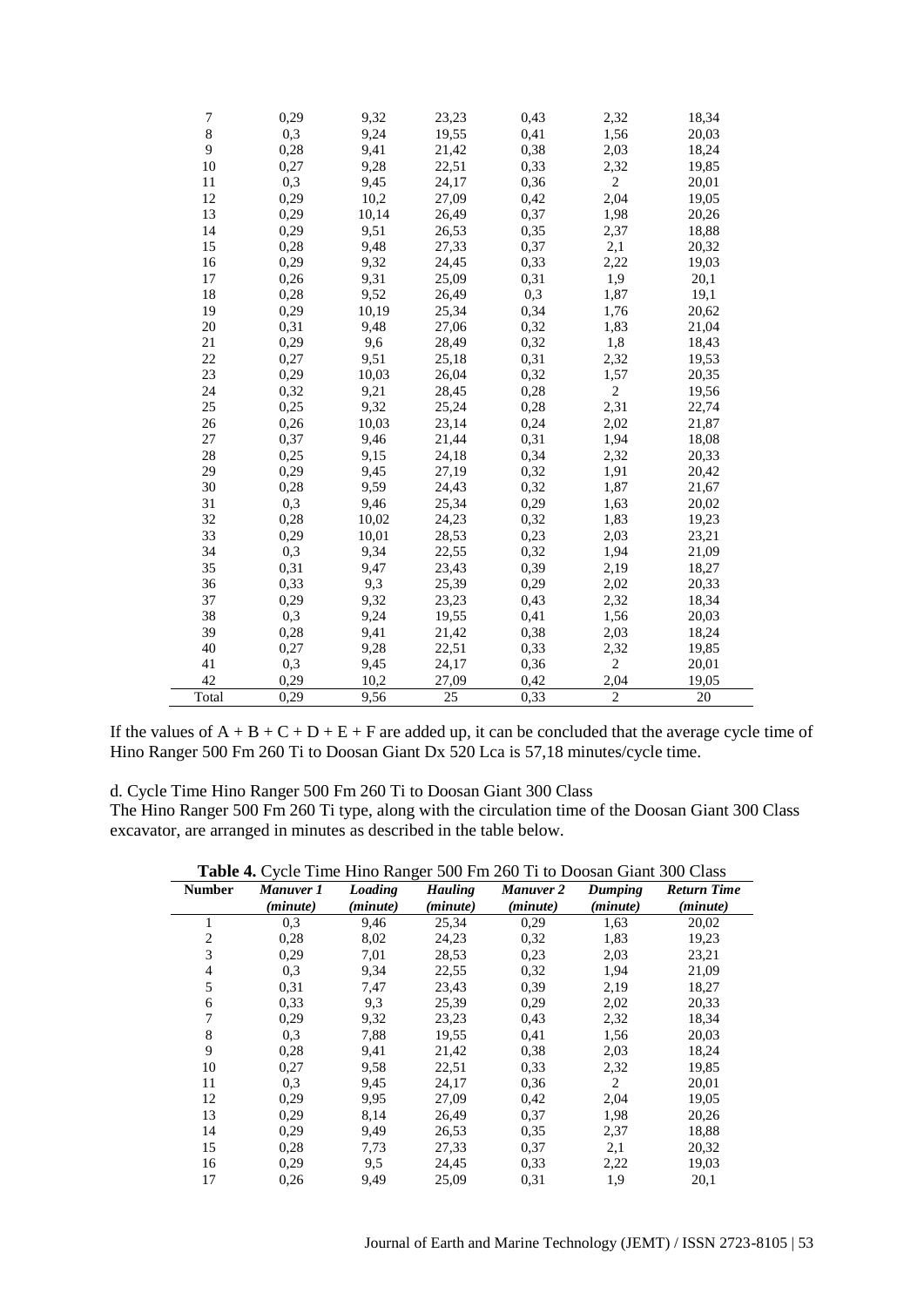| 18    | 0,28 | 8,52 | 26,49 | 0,3  | 1,87           | 19,1  |
|-------|------|------|-------|------|----------------|-------|
| 19    | 0,29 | 9,11 | 25,34 | 0,34 | 1,76           | 20,62 |
| 20    | 0,31 | 9,48 | 27,06 | 0,32 | 1,83           | 21,04 |
| 21    | 0,29 | 9,6  | 28,49 | 0,32 | 1,8            | 18,43 |
| 22    | 0,27 | 9,51 | 25,18 | 0,31 | 2,32           | 19,53 |
| 23    | 0,29 | 9,13 | 26,04 | 0,32 | 1,57           | 20,35 |
| 24    | 0,32 | 9,21 | 28,45 | 0,28 | $\overline{2}$ | 19,56 |
| 25    | 0,25 | 7,32 | 25,24 | 0,28 | 2,31           | 22,74 |
| 26    | 0,26 | 7,63 | 23,14 | 0,24 | 2,02           | 21,87 |
| 27    | 0,37 | 8,46 | 21,44 | 0,31 | 1,94           | 18,08 |
| 28    | 0,25 | 9,15 | 24,18 | 0,34 | 2,32           | 20,33 |
| 29    | 0,29 | 9,45 | 27,19 | 0,32 | 1,91           | 20,42 |
| 30    | 0,28 | 9,59 | 24,43 | 0,32 | 1,87           | 21,67 |
| 31    | 0,3  | 9,46 | 25,34 | 0,29 | 1,63           | 20,02 |
| 32    | 0,28 | 8,02 | 24,23 | 0,32 | 1,83           | 19,23 |
| 33    | 0,29 | 7,01 | 28,53 | 0,23 | 2,03           | 23,21 |
| 34    | 0,3  | 9,34 | 22,55 | 0,32 | 1,94           | 21,09 |
| 35    | 0,31 | 7,47 | 23,43 | 0,39 | 2,19           | 18,27 |
| 36    | 0,33 | 9,3  | 25,39 | 0,29 | 2,02           | 20,33 |
| 37    | 0,29 | 9,32 | 23,23 | 0,43 | 2,32           | 18,34 |
| 38    | 0,3  | 7,88 | 19,55 | 0,41 | 1,56           | 20,03 |
| 39    | 0,28 | 9,41 | 21,42 | 0,38 | 2,03           | 18,24 |
| 40    | 0,27 | 9,58 | 22,51 | 0,33 | 2,32           | 19,85 |
| 41    | 0,3  | 9,45 | 24,17 | 0,36 | $\overline{c}$ | 20,01 |
| 42    | 0,29 | 9,95 | 27,09 | 0,42 | 2,04           | 19,05 |
| Total | 0,29 | 8,89 | 25    | 0,33 | $\overline{2}$ | 20    |

If the values of  $A + B + C + D + E + F$  are added up, it can be concluded that the average cycle time of Hino Ranger 500 Fm 260 Ti to Doosan Giant 300 Class is 56,51 minutes/cycle time.

#### **4. Discussion**

Based on the results of research and data processing with production targets set by PT. Agung Satriya Abadi is 334.62 m<sup>3</sup>/hour. In this case study, it is about knowing the impact of a tool on the mining process by using linear regression analys.

a. Analysis of Cycle Time Relationship to Productivity of Doosan Giant Dx 520 Lca

In this analysis, the data used are the minimum, maximum, mean, median, and mode values of the cycle time and productivity of the Doosan Giant Dx 520 Lca. This cycle time will be used as the independent variable (X), while productivity is used as the dependent variable (Y). below has been presented a table of results from the calculation of the value of  $\overline{X}$ , and the value of Y from the Doosan Giant Dx 520 Lca is as follows:

| Die 5. A and T value of Doosan Giant DA 32 |          |              |
|--------------------------------------------|----------|--------------|
| <b>Description</b>                         | X        |              |
|                                            | (second) | $(m^3/hour)$ |
| Minimum                                    | 18,38    | 206,96       |
| Maximum                                    | 136,89   | 27,78        |
| Mean                                       | 31,89    | 119,28       |
| Median                                     | 19,71    | 165,71       |
| Mode                                       | 19,71    | 193          |

## **Table 5.** X and Y Value of Doosan Giant Dx 520 Lca

 $Y = ax + b$  $Pr = -1,303$  ct + 201,600

Description:

 $Y = Dependent Variable (productivity = Pr)$ 

 $X =$  Independent Variable (cycle time = Ct)

a and  $b = Regression Constant$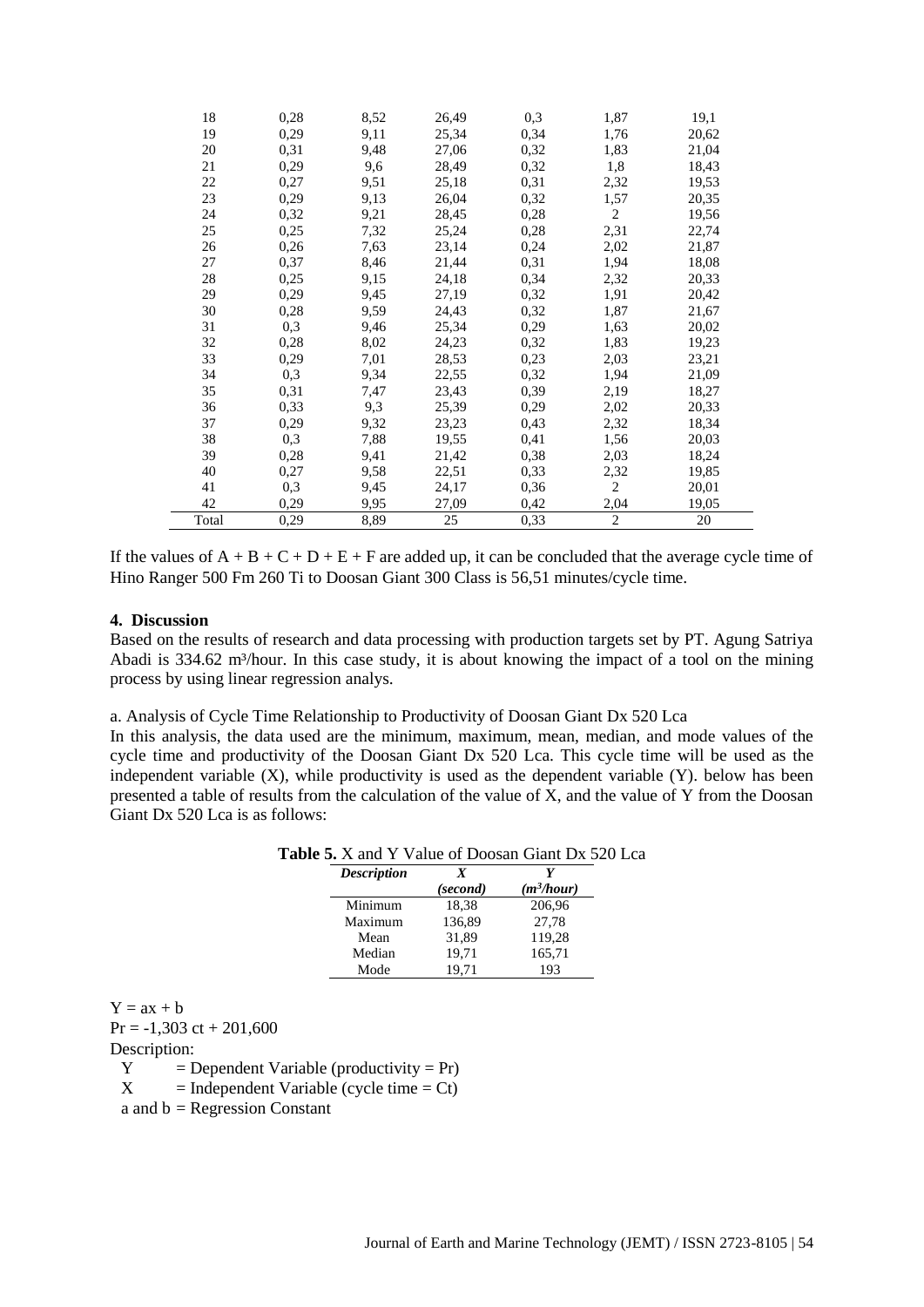Table 6. X and Y Value of Doosan Giant Dx 520 Lca

|        |        | $\mathbf{V}^2$ | XҮ       | $\mathbf{v}^2$ | Yreg     | a          |       | Y-Yreg      | $SD\%$     |
|--------|--------|----------------|----------|----------------|----------|------------|-------|-------------|------------|
| 18.38  | 206,96 | 337,8244       | 3803.925 | 42832.44       | 177,6479 | $-1,30316$ | 201.6 | 29.3120662  | 14,16316   |
| 136.89 | 27.78  | 18738.8721     | 3802.804 | 771.7284       | 23,21037 | $-1,30316$ | 201.6 | 4.56962844  | 16.44935   |
| 31,89  | 119.28 | 1016.9721      | 3803.839 | 14227.72       | 160.0422 | $-1,30316$ | 201.6 | -40.7622342 | $-34.1736$ |
| 19.71  | 165.71 | 388.4841       | 3266.144 | 27459.8        | 175,9147 | $-1,30316$ | 201.6 | -10.2047302 | $-6.15819$ |
| 19.71  | 193    | 388,4841       | 3804.03  | 37249          | 175.9147 | $-1,30316$ | 201.6 | 17.0852698  | 8.852471   |
| 226.58 | 712.73 | 20870.6368     | 18480.74 | 122540.7       | 712.73   | $-1,30316$ | 201.6 | 1.7053E-13  | $-0.86678$ |
|        |        |                |          |                |          |            |       |             |            |

From the mathematical model, the results of statistical tests are as follows:

| <b>Table 7.</b> Mathematical Model Test Statistics of Doosan Giant Dx 520 Lca |                |             |              |  |  |  |  |  |  |
|-------------------------------------------------------------------------------|----------------|-------------|--------------|--|--|--|--|--|--|
|                                                                               | $\mathbb{R}^2$ | SD          |              |  |  |  |  |  |  |
| Correlation                                                                   | Coefficient of | Standard    | convergence  |  |  |  |  |  |  |
| Coefficient                                                                   | Determination  | Deviation   |              |  |  |  |  |  |  |
| $-0.9272$                                                                     | 0,8597         | 0,000000239 | 99,999999761 |  |  |  |  |  |  |
|                                                                               |                |             |              |  |  |  |  |  |  |

From the results of these statistical tests, it can be seen that the relationship between the cycle time values is very influential on the value of the productivity of a mechanical device. Therefore, the results obtained that R is -0.9272, R2 is 0.8597, SD is 0.000000239, and C is 99.999999761. Attached below is a graph of the results of the values of Y and R2, which are presented in Figure 2 as follows.



**Figure 2.** Mathematical Model Statistics Test graph of Doosan Giant Dx 520 Lca

Based on this mathematical model, it can be tested the relationship between the cycle time of the Doosan Giant Dx 520 Lca digging tool can be seen how much the productivity value changes with the change in the value of the cycle time. the cycle time values to be tested are as follows:

|            | Table 8. Modeling Test of Doosan Giant Dx 520 Lca |          |              |                   |  |  |  |
|------------|---------------------------------------------------|----------|--------------|-------------------|--|--|--|
| a          | h                                                 | C t      | Pr           | <b>Difference</b> |  |  |  |
|            |                                                   | (second) | $(m^3/hour)$ | $(m^3/hour)$      |  |  |  |
| $-1,30316$ | 201,6                                             | 15       | 182,0526166  | $\theta$          |  |  |  |
| $-1,30316$ | 201,6                                             | 25       | 169.0210107  | 13,03160596       |  |  |  |
| $-1,30316$ | 201,6                                             | 35       | 155,9894047  | 13,03160596       |  |  |  |
| $-1,30316$ | 201,6                                             | 45       | 142,9577987  | 13,03160596       |  |  |  |
| $-1,30316$ | 201,6                                             | 55       | 129,9261928  | 13,03160596       |  |  |  |
| $-1,30316$ | 201,6                                             | 65       | 116,8945868  | 13,03160596       |  |  |  |
| $-1,30316$ | 201,6                                             | 75       | 103,8629809  | 13,03160596       |  |  |  |
| $-1,30316$ | 201,6                                             | 85       | 90,8313749   | 13,03160596       |  |  |  |
| $-1,30316$ | 201,6                                             | 95       | 77,79976894  | 13,03160596       |  |  |  |
| $-1,30316$ | 201.6                                             | 105      | 64.76816298  | 13.03160596       |  |  |  |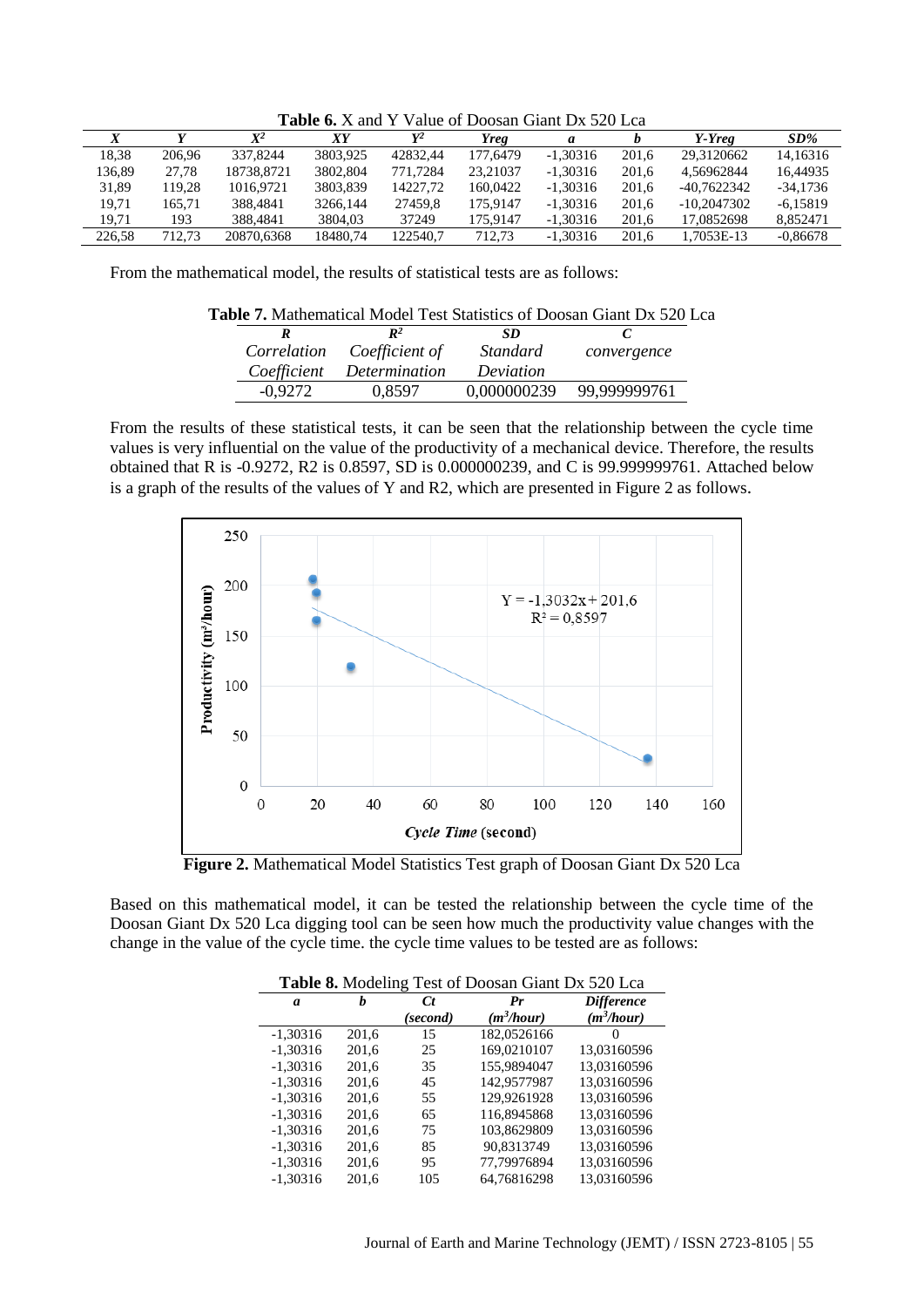| -1.30316 | 201.6 | 115 | 51.73655701 | 13.03160596 |
|----------|-------|-----|-------------|-------------|
| -1.30316 | 201.6 | 125 | 38.70495105 | 13.03160596 |
| -1.30316 | 201.6 | 135 | 25.67334509 | 13.03160596 |
| -1.30316 | 201.6 | 145 | 12.64173913 | 13.03160596 |

From the test data that has been carried out, it can be seen that each cycle time increases by 5 seconds, which will affect the value of productivity, which is 13.03160596 m<sup>3</sup>/hour.

b. Analysis of Cycle Time Relationship to Productivity of Doosan Giant 300 Class

In this analysis, the data used are the minimum, maximum, mean, median, and mode values of the cycle time and productivity of the Doosan Giant 300 Class. This cycle time will be used as the independent variable (X), while productivity is used as the dependent variable (Y). below has been presented a table of results from the calculation of the value of  $\bar{X}$ , and the value of Y from the Doosan Giant 300 Class is as follows:

| <b>Table 9.</b> X and Y Value of Doosan Giant Dx 300 Class |
|------------------------------------------------------------|
|------------------------------------------------------------|

| <b>Description</b> | X        |              |
|--------------------|----------|--------------|
|                    | (second) | $(m^3/hour)$ |
| Minimum            | 13,69    | 236,19       |
| Maximum            | 63,05    | 51,28        |
| Mean               | 25,42    | 127,2        |
| Median             | 19,29    | 167,62       |
| Mode               | 18.3     | 176,69       |

 $Y = ax + b$ 

 $Pr = -3,135$  ct + 239,413

Description:

 $Y = Dependent Variable (productivity = Pr)$ 

 $X =$  Independent Variable (cycle time = Ct)

a and  $b = Regression Constant$ 

| <b>Table 10.</b> X and Y Value of Doosan Giant 300 Class |  |  |
|----------------------------------------------------------|--|--|
|----------------------------------------------------------|--|--|

|        |        | $\mathbf{Y}^2$ | XҮ       | $V^2$    | Yreg     | a          |         | Y-Yreg         | $SD\%$     |
|--------|--------|----------------|----------|----------|----------|------------|---------|----------------|------------|
| 13.69  | 236.19 | 187.4161       | 3233.441 | 55785.72 | 196.4979 | $-3.13478$ | 239.413 | 39.69207146    | 16.80514   |
| 63.05  | 51.28  | 3975,3025      | 3233.204 | 2629.638 | 41.76531 | $-3.13478$ | 239.413 | 9.514693663    | 18.55439   |
| 25,42  | 127,2  | 646,1764       | 3233.424 | 16179.84 | 159,727  | $-3.13478$ | 239.413 | -32.52698732   | $-25.5715$ |
| 19.29  | 167.62 | 372,1041       | 3233.39  | 28096.46 | 178,9432 | $-3.13478$ | 239.413 | -11.32317399   | $-6.75526$ |
| 18,3   | 176.69 | 334.89         | 3233.427 | 31219.36 | 182,0466 | $-3.13478$ | 239.413 | -5.356603813   | $-3.03164$ |
| 139.75 | 758.98 | 5515.8891      | 16166.89 | 133911   | 758.98   | $-3.13478$ | 239.413 | $-4.26326E-14$ | 0.001105   |

From the mathematical model, the results of statistical tests are as follows:

| <b>Table 11.</b> Mathematical Model Test Statistics of Doosan Giant 300 Class |  |  |  |
|-------------------------------------------------------------------------------|--|--|--|
|-------------------------------------------------------------------------------|--|--|--|

|             | $\mathbb{R}^2$ | SD.         |              |
|-------------|----------------|-------------|--------------|
| Correlation | Coefficient of | Standard    | convergence  |
| Coefficient | Determination  | Deviation   |              |
| $-0.9198$   | 0,8459         | 0,000000056 | 99,999999944 |

From the results of these statistical tests, it can be seen that the relationship between the cycle time values is very influential on the value of the productivity of a mechanical device. Therefore, the results obtained that R is -0,9198, R2 is 0,8459, SD is 0,000000056, and C is 99,999999944. Attached below is a graph of the results of the values of Y and R2, which are presented in Figure 3 as follows.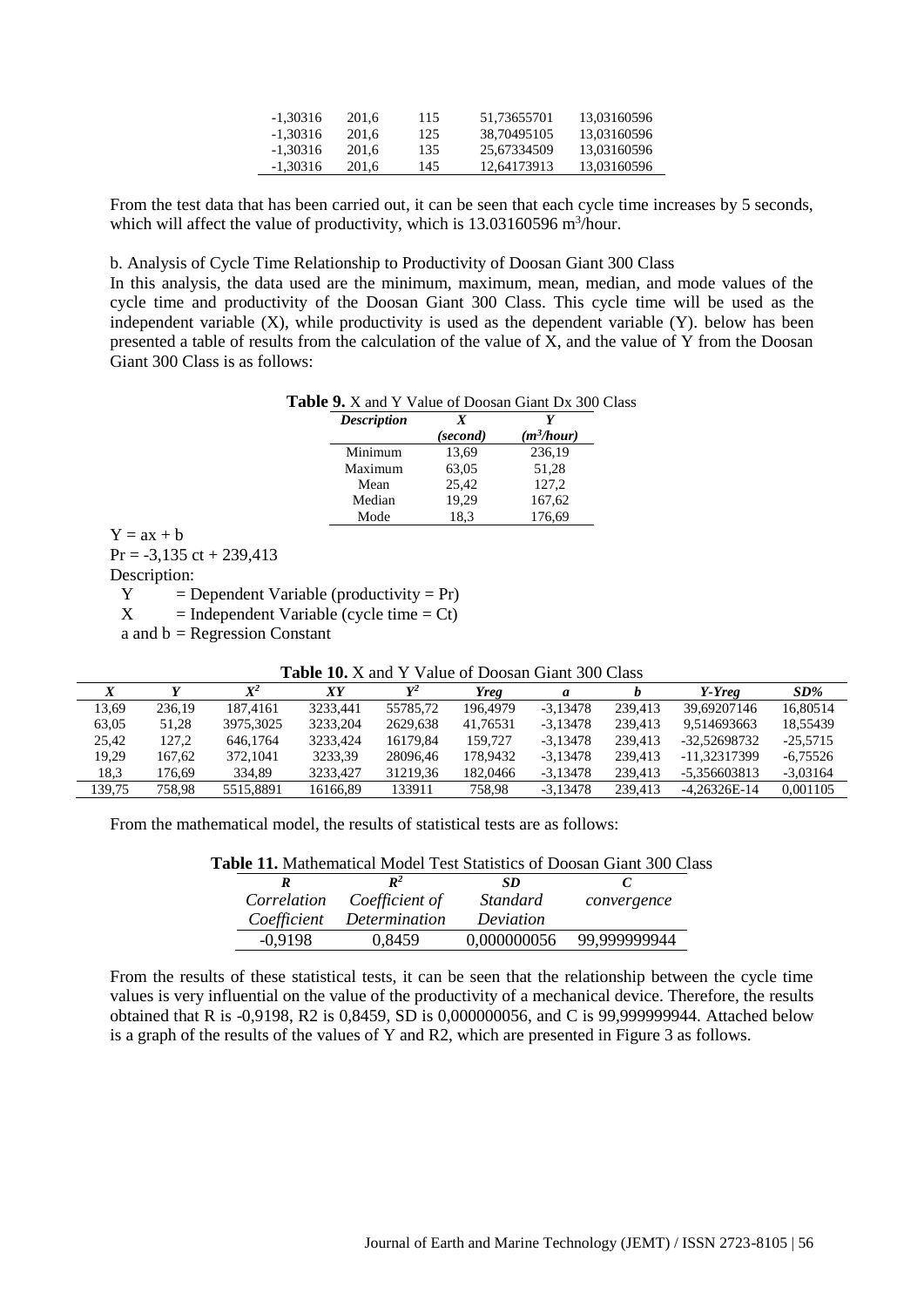

**Figure 3.** Mathematical Model Statistics Test graph of Doosan Giant 300 Class

Based on this mathematical model, it can be tested the relationship between the cycle time of the Doosan Giant 300 Class digging tool can be seen how much the productivity value changes with the change in the value of the cycle time. the cycle time values to be tested are as follows:

|            | <b>Table 12.</b> Modeling Test of Doosan Giant 300 Class |          |              |                   |  |  |  |
|------------|----------------------------------------------------------|----------|--------------|-------------------|--|--|--|
| a          | h                                                        | C t      | $_{\bm{Pr}}$ | <b>Difference</b> |  |  |  |
|            |                                                          | (second) | $(m^3/hour)$ | $(m^3/hour)$      |  |  |  |
| $-3.13478$ | 239,413                                                  | 15       | 192,3913699  |                   |  |  |  |
| $-3,13478$ | 239,413                                                  | 25       | 161,0435939  | 31,34777597       |  |  |  |
| $-3,13478$ | 239,413                                                  | 35       | 129,6958179  | 31,34777597       |  |  |  |
| $-3,13478$ | 239,413                                                  | 45       | 98,34804197  | 31,34777597       |  |  |  |
| $-3,13478$ | 239,413                                                  | 55       | 67,00026599  | 31,34777597       |  |  |  |
| $-3,13478$ | 239,413                                                  | 65       | 35,65249002  | 31,34777597       |  |  |  |

**Table 12.** Modeling Test of Doosan Giant 300 Class

From the test data that has been carried out, it can be seen that each cycle time increases by 5 seconds, which will affect the value of productivity, which is 31,34777597 m<sup>3</sup>/hour.

c. Analysis of Cycle Time Relationship to Productivity on Hino Ranger 500 Fm 260 Ti with Doosan Giant Dx 520 Lca

In this analysis, the data used are the minimum, maximum, mean, median, and mode values of the cycle time and productivity of the Hino Ranger 500 Fm 260 Ti against the Doosan Giant Dx 520 Lca. This cycle time will be used as the independent variable (X), while productivity is used as the dependent variable (Y).

| Table 13. X and Y Value of Hino Ranger 500 Fm 260 Ti to Doosan Giant Dx 520 Lca |  |  |  |  |  |  |
|---------------------------------------------------------------------------------|--|--|--|--|--|--|
|---------------------------------------------------------------------------------|--|--|--|--|--|--|

| <b>Description</b> | X        |              |
|--------------------|----------|--------------|
|                    | (second) | $(m^3/hour)$ |
| Minimum            | 48.82    | 21,66        |
| Maximum            | 65,11    | 16,24        |
| Mean               | 57,18    | 18,44        |
| Median             | 57.31    | 18,45        |
| Mode               | 55.64    | 19           |

 $Y = ax + b$  $Pr = -0.332 \text{ ct} + 37,616$ Description:  $Y = Dependent Variable (productivity = Pr)$  $X =$  Independent Variable (cycle time = Ct) a and  $b = Regression Constant$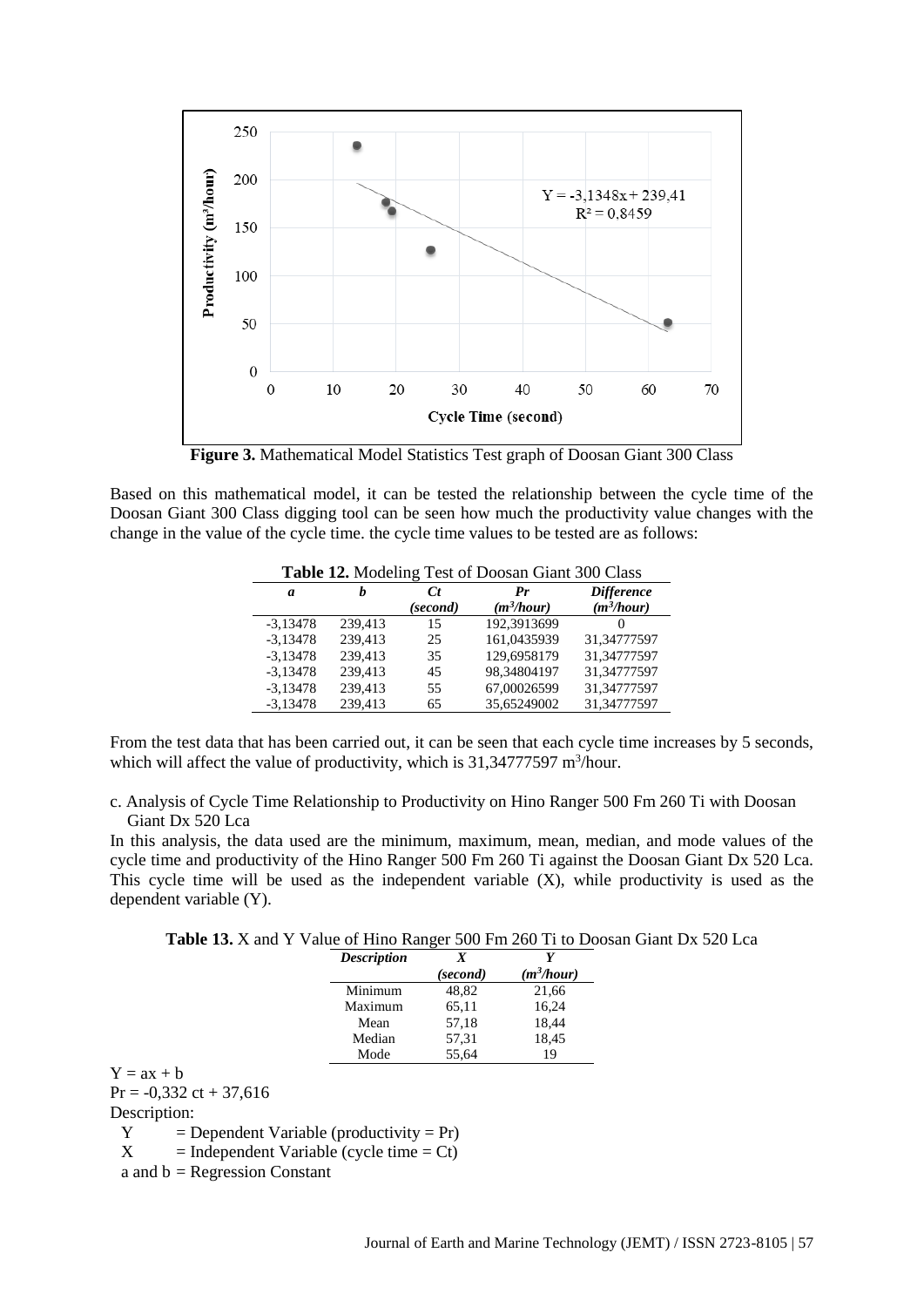|        |       | $\mathbf{X}^2$ | XҮ       | $\mathbf{v}^2$ | <b>Yreg</b> | a          |          | Y-Yreg     | $SD\%$     |
|--------|-------|----------------|----------|----------------|-------------|------------|----------|------------|------------|
| 48.82  | 21.66 | 2383.392       | 1057.441 | 469,1556       | 21,41086    | $-0.33194$ | 37.61615 | 0.249139   | 1.150227   |
| 65,11  | 16.24 | 4239.312       | 1057,386 | 263,7376       | 16.00357    | $-0.33194$ | 37.61615 | 0.236434   | 1.455876   |
| 57.18  | 18.44 | 3269,552       | 1054.399 | 340,0336       | 18.63585    | $-0.33194$ | 37.61615 | $-0.19585$ | $-1.06207$ |
| 57.31  | 18.45 | 3284.436       | 1057.37  | 340,4025       | 18.59269    | $-0.33194$ | 37.61615 | $-0.14269$ | $-0.77341$ |
| 55.64  | 19    | 3095.81        | 1057.16  | 361            | 19.14703    | $-0.33194$ | 37.61615 | $-0.14703$ | $-0.77386$ |
| 284.06 | 93.79 | 16272.5        | 5283.756 | 1774.329       | 93.79       | $-0.33194$ | 37.61615 | $2.03E-13$ | $-0.00324$ |

**Table 14.** X and Y Value of Hino Ranger 500 Fm 260 Ti to Doosan Giant Dx 520 Lca

From the mathematical model, the results of statistical tests are as follows:

|         |                                  |           | Table 15. The Model Test Statistics of Hino Ranger 500 Fm 260 Ti to Doosan Giant Dx 520 Lca |  |
|---------|----------------------------------|-----------|---------------------------------------------------------------------------------------------|--|
|         | $\mathbb{R}^2$                   | SD        |                                                                                             |  |
|         | Correlation Coefficient of       | Standard  | convergence                                                                                 |  |
|         | <i>Coefficient Determination</i> | Deviation |                                                                                             |  |
| -0.9934 | 0.9868                           |           | 0,000002159 99,999997841                                                                    |  |

From the results of these statistical tests, it can be seen that the relationship between the cycle time values is very influential on the value of the productivity of a mechanical device. Therefore, the results obtained that R is -0,9934,  $R^2$  is 0,9868, SD is 0,000002159, and C is 99,999997841.



**Figure 4.** The Model Statistics Test graph of Hino Ranger 500 Fm 260 Ti to Doosan Giant Dx 520 Lca

Based on this mathematical model, it can be tested the relationship between the cycle time of the Hino Ranger 500 Fm 260 Ti against the Doosan Giant Dx 520 Lca which can be seen how much the productivity value changes with the change in the value of the cycle time. The cycle time values to be tested are as follows:

**Table 16.** Modeling Test of Hino Ranger 500 Fm 260 Ti to Doosan Giant Dx 520 Lca

| a          | h        | Сt       | $P_{r}$      | <b>Difference</b> |
|------------|----------|----------|--------------|-------------------|
|            |          | (second) | $(m^3/hour)$ | $(m^3/hour)$      |
| $-0,33194$ | 37,61615 | 40       | 24,3385674   | $\theta$          |
| $-0.33194$ | 37,61615 | 45       | 22,67886975  | 1,659697657       |
| $-0.33194$ | 37,61615 | 50       | 21,01917209  | 1,659697657       |
| $-0.33194$ | 37,61615 | 55       | 19,35947443  | 1,659697657       |
| $-0.33194$ | 37,61615 | 60       | 17,69977677  | 1,659697657       |
| $-0.33194$ | 37.61615 | 65       | 16,04007912  | 1,659697657       |
| $-0.33194$ | 37,61615 | 70       | 14,38038146  | 1,659697657       |

From the test data that has been carried out, it can be seen that each cycle time increases by 5 minutes, which will affect the value of productivity, which is  $1,659697657$  m<sup>3</sup>/hour.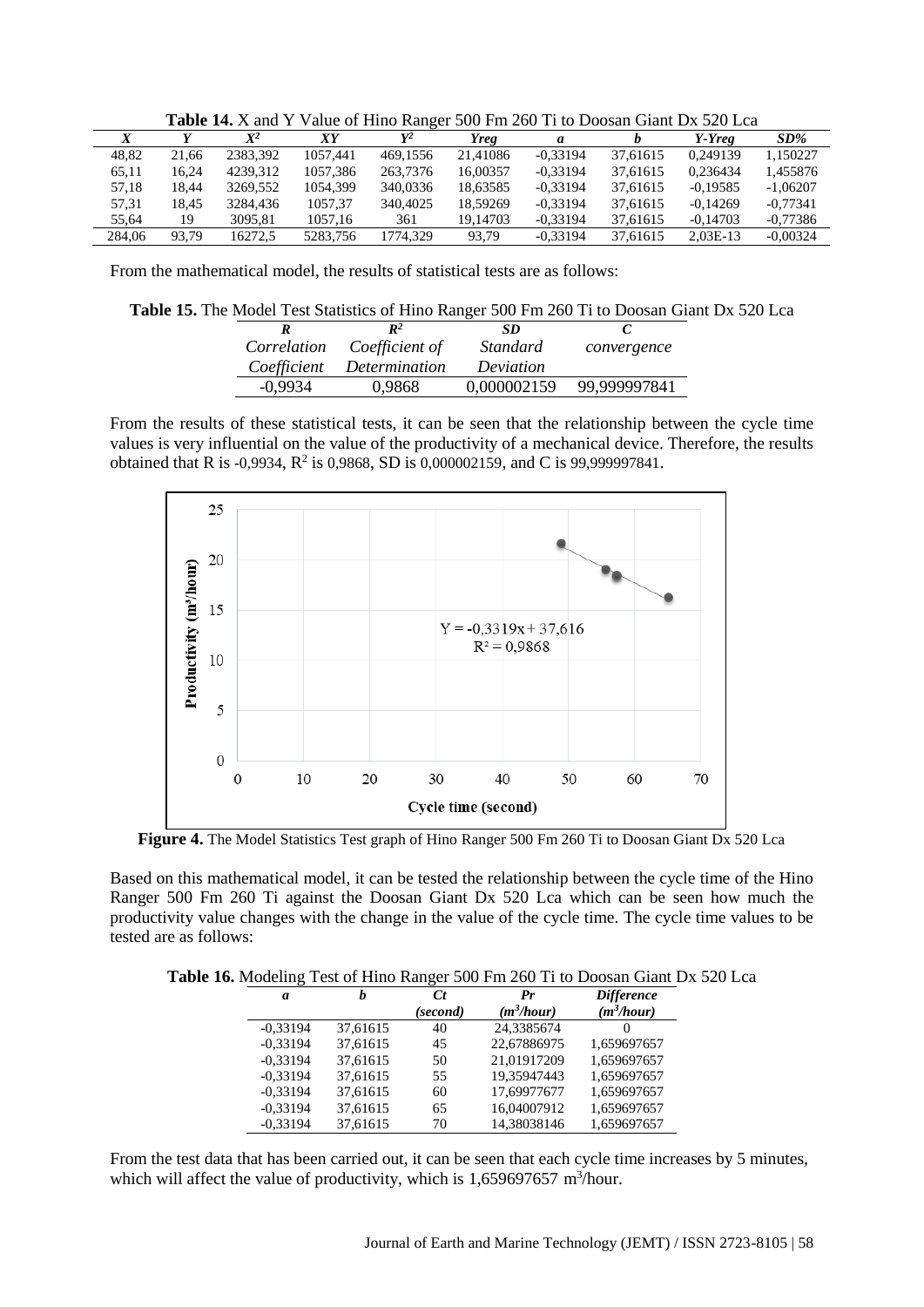d. Analysis of Cycle Time Relationship to Productivity on Hino Ranger 500 Fm 260 Ti with Doosan Giant 300 Class

In this analysis, the data used are the minimum, maximum, mean, median, and mode values of the cycle time and productivity of the Hino Ranger 500 Fm 260 Ti against the Doosan Giant 300 Class. This cycle time will be used as the independent variable (X), while productivity is used as the dependent variable (Y).

| <b>Description</b> | $X$ (second) | $Y$ (m <sup>3</sup> /hour) |
|--------------------|--------------|----------------------------|
| Minimum            | 46,68        | 21,66                      |
| Maximum            | 64,86        | 16,24                      |
| Mean               | 56,51        | 18,44                      |
| Median             | 57,155       | 18,45                      |
| Mode               | 56,56        | 19                         |

| <b>Table 17.</b> X and Y Value of Hino Ranger 500 Fm 260 Ti to Doosan Giant 300 Class |  |  |  |  |  |
|---------------------------------------------------------------------------------------|--|--|--|--|--|
|                                                                                       |  |  |  |  |  |

| $Y = ax + b$ |                                   |  |
|--------------|-----------------------------------|--|
|              | $Pr = -0,298 \text{ ct} + 35,578$ |  |

Description:

 $Y = Dependent Variable (productivity = Pr)$  $X =$  Independent Variable (cycle time = Ct)

a and  $b = Regression Constant$ 

**Table 18.** X and Y Value of Hino Ranger 500 Fm 260 Ti to Doosan Giant 300 Class

| $\Lambda$ |       | $\boldsymbol{X}^2$ | XҮ       | $V^2$    | Yreg     | a          |          | Y-Yreg     | $SD\%$     |
|-----------|-------|--------------------|----------|----------|----------|------------|----------|------------|------------|
| 46.68     | 21.66 | 2179,022           | 1011.089 | 469.1556 | 21,64507 | $-0.29847$ | 35.57751 | 0.01493    | 0.068927   |
| 64.86     | 16.24 | 4206.82            | 1053.326 | 263,7376 | 16.21894 | $-0.29847$ | 35.57751 | 0.021058   | 0.129668   |
| 56.51     | 18.44 | 3193.38            | 1042,044 | 340,0336 | 18.71114 | $-0.29847$ | 35.57751 | $-0.27114$ | $-1.47039$ |
| 57.155    | 18.45 | 3266.694           | 1054.51  | 340,4025 | 18.51863 | $-0.29847$ | 35.57751 | $-0.06863$ | $-0.37198$ |
| 56.56     | 19    | 3199.034           | 1074.64  | 361      | 18.69622 | $-0.29847$ | 35.57751 | 0.303783   | 1.598856   |
| 281.765   | 93.79 | 16044.95           | 5235,609 | 1774.329 | 93,79    | $-0.29847$ | 35.57751 | $3.13E-13$ | $-0.04492$ |

**Table 19.** The Model Test Statistics of Hino Ranger 500 Fm 260 Ti to Doosan Giant 300 Class

|           | <b>R</b> Correlation Coefficient $\mathbb{R}^2$ Coefficient of Determination SD Standard Deviation C convergence |             |              |
|-----------|------------------------------------------------------------------------------------------------------------------|-------------|--------------|
| $-0.9943$ | 0,9886                                                                                                           | 0,000003333 | 99,999996667 |

From the results of these statistical tests, it can be seen that the relationship between the cycle time values is very influential on the value of the productivity of a mechanical device. Therefore, the results obtained that R is -0,9943, R<sup>2</sup> is 0,9886, SD is 0,000003333, and C is 99,999996667.



**Figure 5.** The Model Statistics Test graph of Hino Ranger 500 Fm 260 Ti to Doosan Giant 300 Class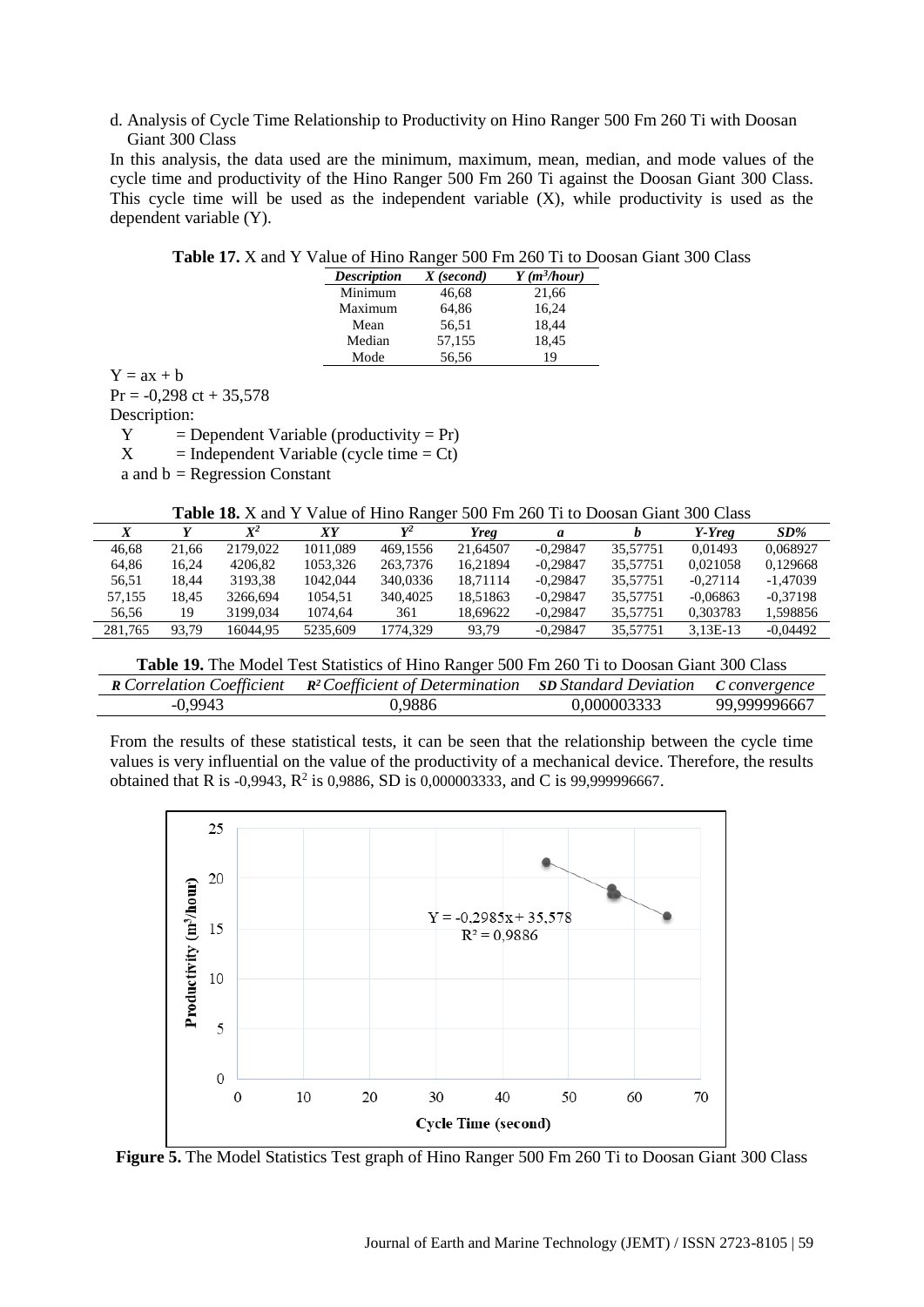Based on this mathematical model, it can be tested the relationship between the cycle time of the Hino Ranger 500 Fm 260 Ti against the Doosan Giant 300 Class which can be seen how much the productivity value changes with the change in the value of the cycle time. The cycle time values to be tested are as follows:

| a          | h        | C t<br>(second) | Pr<br>$(m^3/hour)$ | <b>Difference</b><br>$(m^3/hour)$ |
|------------|----------|-----------------|--------------------|-----------------------------------|
| $-0.29847$ | 35.57751 | 40              | 23,63882941        | $\theta$                          |
| $-0.29847$ | 35.57751 | 45              | 22.14649485        | 1,492334561                       |
| $-0.29847$ | 35.57751 | 50              | 20,65416029        | 1,492334561                       |
| $-0.29847$ | 35,57751 | 55              | 19,16182573        | 1,492334561                       |
| $-0.29847$ | 35,57751 | 60              | 17,66949117        | 1,492334561                       |
| $-0,29847$ | 35,57751 | 65              | 16,17715661        | 1,492334561                       |
| $-0.29847$ | 35.57751 | 70              | 14.68482205        | 1,492334561                       |

**Table 20.** Modelling Test of Hino Ranger 500 Fm 260 Ti to Doosan Giant 300 Class

From the test data that has been carried out, it can be seen that each cycle time increases by 5 minutes, which will affect the value of productivity, which is  $1,492334561$  m<sup>3</sup>/hour.

## **5. Conclusion**

Based on the results of the research that has been done, the following conclusions are obtained:

1. Cycle time and Productivity

The cycle time of the Doosan Giant Dx 520 Lca is 31.89 seconds/cycle with productivity of 119.28 m<sup>3</sup>/hour, and the cycle time of the Doosan Giant 300 Class digging tool is 25.42 seconds/cycle with productivity of 127.2 m<sup>3</sup>/hour, there is also a circulation time of the digging tool paired with each conveyance, namely the Hino Ranger 500 Fm 260 Ti paired with the Doosan Giant Dx 520 Lca, namely has a cycle time value of 57.18 minutes/cycle with productivity of 18.49 m<sup>3</sup>/hour, then the Hino Ranger 500 Fm 260 Ti transportation equipment paired with the Doosan Giant 300 Class has a cycle time value of 56.51 minutes/cycle with productivity of 18.79 m<sup>3</sup>/hour.

## 2. Mathematical model between cycle time and productivity

This modeling raises the values of the relationship between cycle time and productivity which is displayed according to the type of mechanical equipment. For mathematical graph modeling, it is obtained from:

- a. Doosan Giant Dx 520 Lca with a coefficient of determination  $(R^2) = 0.8597$ .
- b. Doosan Giant 300 Class with a coefficient of determination  $(R^2) = 0.8459$ .
- c. Hino Ranger 500 Fm 260 Ti against Doosan Giant Dx 520 Lca with a coefficient of determination  $(R<sup>2</sup>) = 0.9868$ .
- d. Hino Ranger 500 Fm 260 Ti against Doosan Giant 300 Class with a coefficient of determination  $(R<sup>2</sup>) = 0.9886.$
- 3. The relationship between cycle time and productivity
	- a. Doosan Giant Dx 520 Lca, the relationship between the two (cycle time and productivity) produces a data difference of 13,031 m<sup>3</sup>/hour for every 5-second increase.
	- b. Doosan Giant 300 Class, the relationship between the two (cycle time and productivity) produces a data difference of 31.347 m<sup>3</sup>/hour for every 5-second increase.
	- c. Hino Ranger 500 Fm 260 Ti against Doosan Giant Dx 520 Lca, the relationship between the two (cycle time and productivity) produces a data difference of  $1,659$  m<sup>3</sup>/hour for every 5-minute increase.
	- d. Hino Ranger 500 Fm 260 Ti against the Doosan Giant 300 Class, the relationship between the two (cycle time and productivity) produces a data difference of 1,492 m<sup>3</sup>/hour for every 5minute increase.